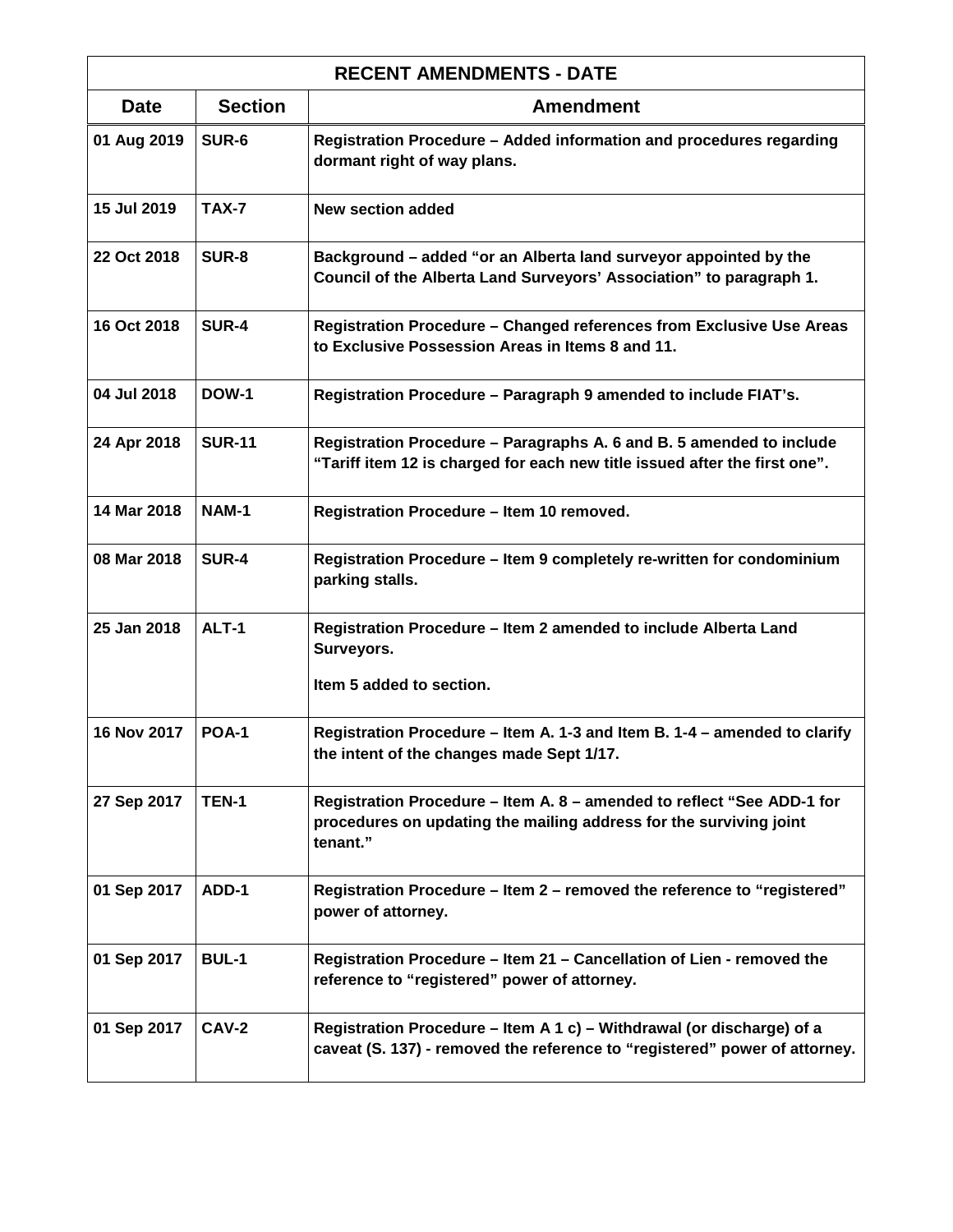| <b>RECENT AMENDMENTS - DATE</b> |                |                                                                                                                                                                                                                                                                                       |
|---------------------------------|----------------|---------------------------------------------------------------------------------------------------------------------------------------------------------------------------------------------------------------------------------------------------------------------------------------|
| <b>Date</b>                     | <b>Section</b> | <b>Amendment</b>                                                                                                                                                                                                                                                                      |
| 01 Sep 2017                     | COR-1          | Registration Procedure - Item C 2 paragraph amended to include<br>changes to requirements for registration of a name change. Removed<br>paragraph making reference to registering a change of name manually<br>with no title or instrument affected.                                  |
| 01 Sep 2017                     | LEA-1          | Registration Procedure - Item 4 - removed the reference to "registered"<br>power of attorney.                                                                                                                                                                                         |
| 01 Sep 2017                     | <b>MOR-1</b>   | Registration Procedure - Item 3 - added reference to a power of attorney<br>recording the registration number below their signature on the mortgage<br>when relying on a registered power of attorney.                                                                                |
|                                 |                | Item 25 - removed the reference to "registered" power of attorney                                                                                                                                                                                                                     |
| 01 Sep 2017                     | <b>POA-1</b>   | Registration Procedure - Item A 2 - modified to include that a general<br>power of attorney can be the original or a notarized copy and must<br>accompany a document that is being registered etc                                                                                     |
|                                 |                | Item A 3 - added requirements for a general power of attorney for a<br>Corporation registered pursuant to section 27 of the LTA.                                                                                                                                                      |
|                                 |                | Item B 2 - new paragraph added for the requirements of a special power<br>of attorney being an original or a notarially certified copy that has been<br>authorized by a court order or fiat.                                                                                          |
|                                 |                | Item B 3 – previous item 2 renumbered to item 3.                                                                                                                                                                                                                                      |
|                                 |                | Item C 1 - removed                                                                                                                                                                                                                                                                    |
|                                 |                | Items C 2 through 8 renumbered to be 1 through 7.                                                                                                                                                                                                                                     |
|                                 |                | Item D 3 - modified to include that the revocation of a general power of<br>attorney registered by a Corporation pursuant to section 27 of the LTA is<br>recoreded in the reference index.                                                                                            |
|                                 |                | Item E 3 – amended to include that an attorney pursuant to a power of<br>attorney should be recording the registration number of the previously<br>registered general power of attorney should be recoding the registration<br>number of the power of attorney below their signature. |
| 01 Sep 2017                     | POA-2          | Registration Procedure - Item 5 - Modified to include the registration<br>requirements of a general enduring power of attorney and a special<br>enduring power of attorney.                                                                                                           |
| 01 Sep 2017                     | <b>POS-1</b>   | Registration Procedure - Item 1 - removed the reference to "registered"<br>power of attorney.                                                                                                                                                                                         |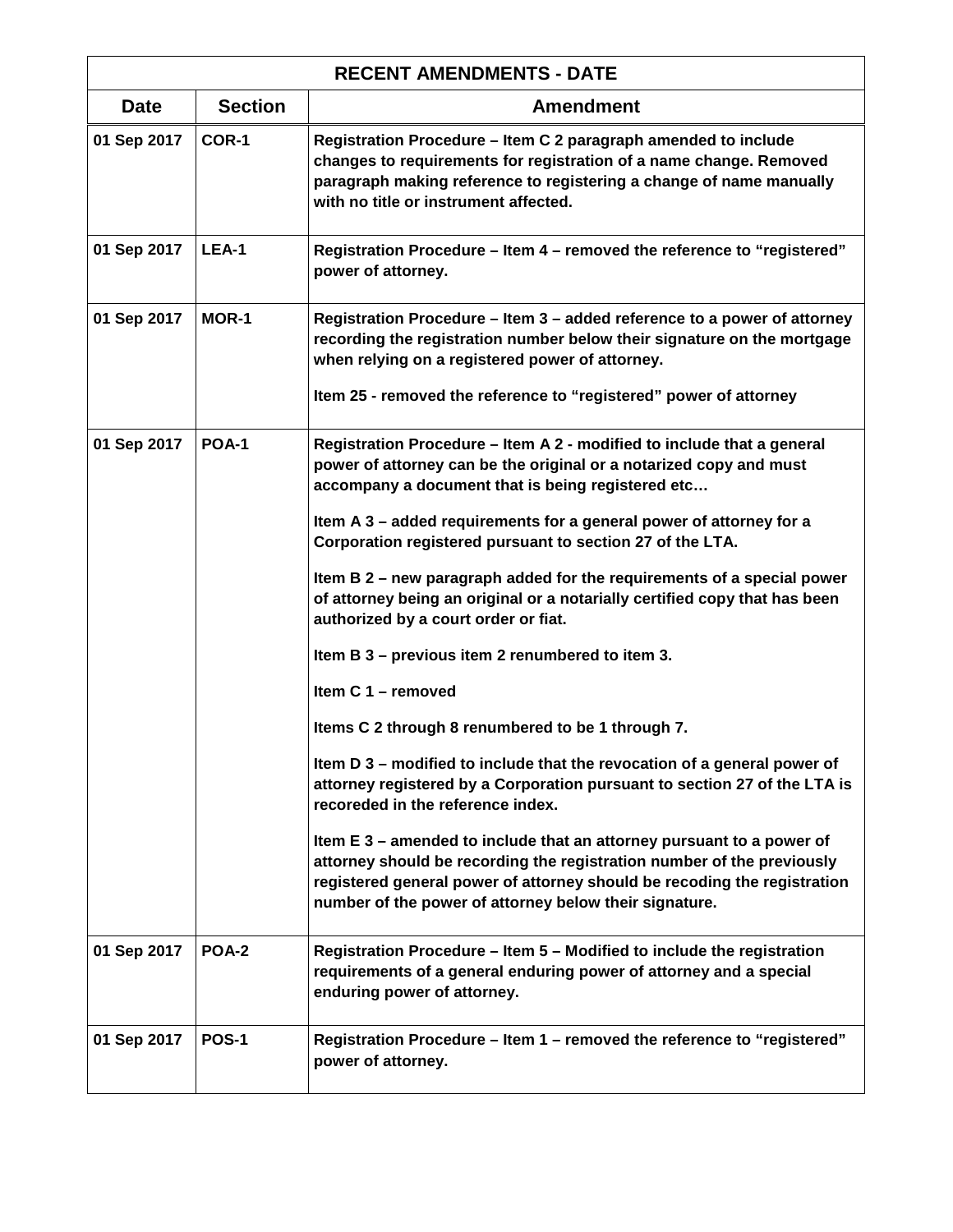| <b>RECENT AMENDMENTS - DATE</b> |                    |                                                                                                                                                                                           |
|---------------------------------|--------------------|-------------------------------------------------------------------------------------------------------------------------------------------------------------------------------------------|
| <b>Date</b>                     | <b>Section</b>     | <b>Amendment</b>                                                                                                                                                                          |
| 01 Sep 2017                     | TRA-1              | Registration Procedure - Item 1 - modified to include changes to<br>requirements for documents involving multiple interests in parcels and<br>instruments.                                |
| 01 Sep 2017                     | TRF-1              | Registration Procedure - Item 3 - paragraph added to include changes to<br>requirements for documents involving multiple interests in parcels and<br>instruments.                         |
|                                 |                    | Item 7 - removed the reference to "registered" power of attorney and<br>included information for power of attorney requirements.                                                          |
| 01 Sep 2017                     | WRE-1              | Registration Procedure - Transfer of Land - Item A - removed the<br>reference to "registered" power of attorney.                                                                          |
| 24 Apr 2017                     | <b>Appendix IV</b> | Amended the Name Change Application by removing "If results are<br>returned by FAX, there is an additional fee of \$1.00 per item" from the<br>bottom of the form.                        |
| 24 Apr 2017                     | CAV-2              | Item 5 - Amended to add m) a caveat pursuant to the Seniors' Home<br><b>Adaptation and Repair Act</b>                                                                                     |
| 24 Apr 2017                     | FOR-1              | Item 5 - Amended to add t) caveats by HMQA - Minister of Seniors and<br><b>Housing</b>                                                                                                    |
| 24 Jan 2017                     | SUR-7              | Item 1 - Changed reference to Navigable Waters Protection Act,<br>R.S.C.1085, c. N-22 to Navigation Protection Act, R.S.C. 1985, c. N-22 -<br>Section 5 of the Navigation Protection Act. |
| 24 Jan 2017                     | <b>SUR-4</b>       | Changed Section reference at top of Form B from Section 8 to Section 10.                                                                                                                  |
| 15 Apr 2016                     | <b>Appendix IV</b> | Updated all Commonly Used Forms to include a drop down menu to<br>choose Commissioner or Notary in and for Alberta statement below<br>name.                                               |
| 05 Oct 2015                     | <b>Appendix-I</b>  | Updated fee increase for caveats in the Tariff of Fees Regulation.                                                                                                                        |
| 14 May 2015                     | AFF-2              | Complete section update to reflect changes to the Notaries and<br><b>Commissioners Act.</b>                                                                                               |
| 14 May 2015                     | AFF-1              | Complete section update to reflect changes to the Notaries and<br><b>Commissioners Act.</b>                                                                                               |
| 15 Jan 2015                     | <b>SUR-4</b>       | Amendments made to item 4. Unit Numbering.                                                                                                                                                |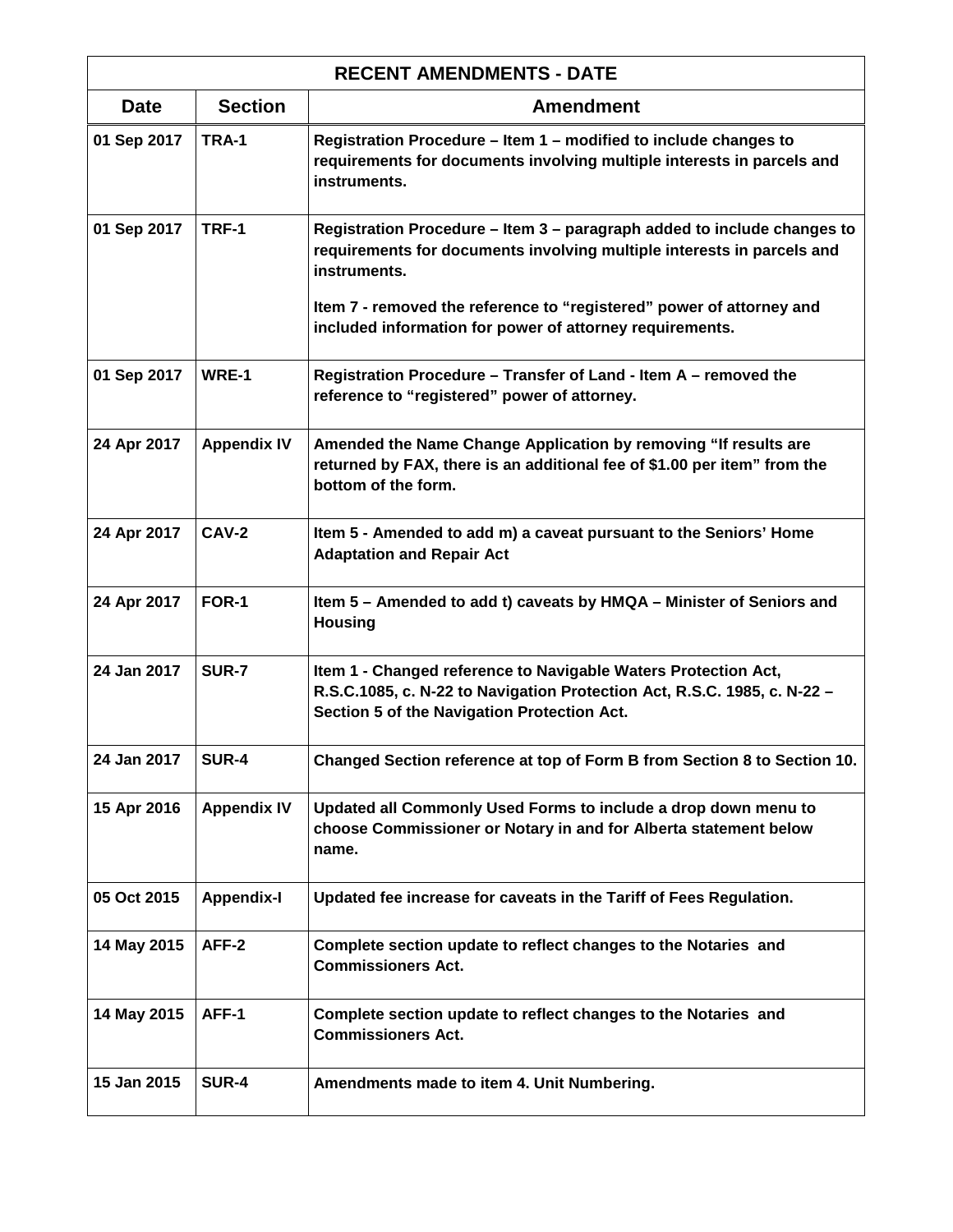| <b>RECENT AMENDMENTS - DATE</b> |                     |                                                                                                                                                                                                                                                                               |
|---------------------------------|---------------------|-------------------------------------------------------------------------------------------------------------------------------------------------------------------------------------------------------------------------------------------------------------------------------|
| <b>Date</b>                     | <b>Section</b>      | <b>Amendment</b>                                                                                                                                                                                                                                                              |
| 23 May 2014                     | <b>Appendix III</b> | Updated URL Link to current version- Appendix III-Name Regulations<br>http://www.qp.alberta.ca/1266.cfm?page=1999_207.cfm⋚_type=Regs&i<br>sbncln=9780779779895&display=html                                                                                                   |
| 23 May 2014                     | <b>TEN-1</b>        | Background-Insert "A." to the beginning of the current paragraph in<br>Background, then added "B. Wills and Succession Act in its entirety.                                                                                                                                   |
|                                 |                     | Registration Procedure-Insert "A." to the beginning of the current<br>paragraph in Registration Procedure, then added "B. Wills and<br>Succession Act in its entirety.                                                                                                        |
|                                 |                     | Existing Footnotes 4 and 5 renumbered accordingly to indicate 6 and 7                                                                                                                                                                                                         |
|                                 |                     | New Footnotes for Section B will become 4, 5, 8, 9, 10, 11 and 12.                                                                                                                                                                                                            |
| 23 May 2014                     | WRE-1               | Registration Procedure-Name Search Item 2-by adding a paragraph (h)<br>" h) the person requesting the name search is doing so on behalf of the<br>Real Estate Council of Alberta for the purposes of an investigation under<br>section 38 of the Real Estate Act"             |
|                                 |                     | Footnote (15) deleted from the end of $2(g)$ and footnote (15) added to $2(h)$ .                                                                                                                                                                                              |
| 11 Mar 2013                     | LEA-1               | Registration Procedure-amended clause 8 paragraph 3 re-worded<br>paragraph for clarity re: endorsement of amending agreement to<br>leasehold title                                                                                                                            |
| 14 Jan 2013                     | <b>Appendix I</b>   | Updated Clause 17's Regulation Expiry to June 30, 2021 in the Tariff of<br><b>Fee Regulations</b>                                                                                                                                                                             |
| 14 Jan 2013                     | <b>Appendix III</b> | Updated Clause 3's Regulation Expiry to June 30, 2020 in the Name<br><b>Search Regulation</b>                                                                                                                                                                                 |
| 12 Oct 2012                     | <b>POA-1</b>        | Registration Procedure – amended item C. (1). Re-worded paragraph for<br>clarity.                                                                                                                                                                                             |
| 28 Feb 2012                     | <b>Appendix IV</b>  | All Commonly Used Forms have been converted to fill-able forms.                                                                                                                                                                                                               |
| 06 Feb 2012                     | CAV-1               | Registration Procedure- 4. Acceptable Interest for Caveats-Item aa)<br>new footnote (16) added.                                                                                                                                                                               |
|                                 |                     | Added statute reference to #16 s. 46(2), Civil Enforcement Regulation.                                                                                                                                                                                                        |
|                                 |                     | Existing footnotes 16 through 37 inclusive re-numbered accordingly to<br>indicate 17 through 38 inclusive.                                                                                                                                                                    |
| 06 Feb 2012                     | COR-1               | "lf<br>Registration Procedure—amended paragraph 2(c)<br>by adding<br>documents contain evidence of both an assumed name in Alberta as well<br>as the registered corporation's legal entity name, the documents must be<br>registered using only the assumed name in Alberta." |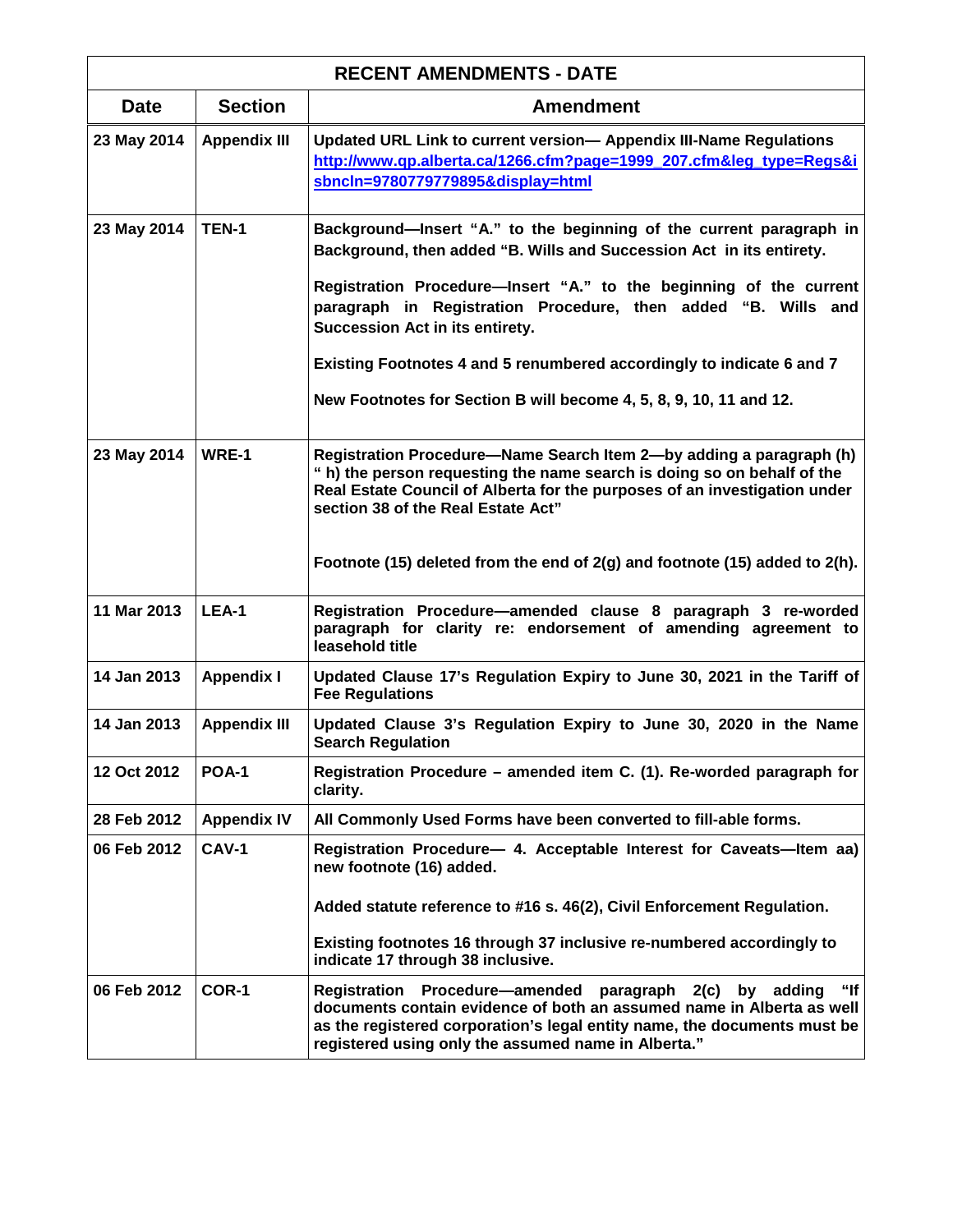| <b>RECENT AMENDMENTS - DATE</b> |                    |                                                                                                                                                                                                                                                                                              |
|---------------------------------|--------------------|----------------------------------------------------------------------------------------------------------------------------------------------------------------------------------------------------------------------------------------------------------------------------------------------|
| <b>Date</b>                     | <b>Section</b>     | <b>Amendment</b>                                                                                                                                                                                                                                                                             |
| 06 Feb 2012                     | WRE-1              | Registration Procedure—amended paragraph Transfer of Land by adding<br>"A certificate of title subject to seizure must have the writ and a caveat re<br>notice of intention to sell under the Civil Enforcement Act (14) registered<br>against it."                                          |
|                                 |                    | Added statute reference to #14 s.46(2), Civil Enforcement Regulation                                                                                                                                                                                                                         |
|                                 |                    | Existing footnotes 14 and 15 renumbered accordingly to indicate 15 and<br>16                                                                                                                                                                                                                 |
| 31 Oct 2011                     | CCE-1              | Added new section for the Climate Change and Emissions Management<br>Act.                                                                                                                                                                                                                    |
| 31 Oct 2011                     | MAI-1              | Revised section completely to include all changes in procedures with<br>relation to new Acts.                                                                                                                                                                                                |
| 20 Sep 2011                     | <b>CAV-2</b>       | Registration Procedures - Item 3(a) - Added (vi) A notice sent via<br>facsimile is not an acceptable method of service.                                                                                                                                                                      |
| 29 Aug 2011                     | WRE-1              | Registration Procedures - Lapse of Writ - Added "A notice sent via<br>facsimile is not an acceptable method of service".                                                                                                                                                                     |
| 29 Aug 2011                     | <b>CAV-2</b>       | Registration Procedures - B. Lapse of Caveat - Added item 3 (a) (iv).                                                                                                                                                                                                                        |
| 26 Aug 2011                     | <b>BUL-1</b>       | Registration Procedures - Item 19 Lapse of Builders' Lien - Added<br>e) A notice sent via facsimile is not an acceptable method for service.                                                                                                                                                 |
| 20 Jun 2011                     | CAV-5              | Irrigation Districts Act - paragraph 3 deleted. Remaining paragraphs and<br>Statute and Case References renumbered accordingly.                                                                                                                                                              |
|                                 |                    | Statute And Case References - deleted statute reference #7 (subsequent<br>items re-numbered).                                                                                                                                                                                                |
| 20 Jun 2011                     | <b>TRF-1</b>       | Name and Interest of Transferor - amended paragraph 4 by adding "If the<br>affected title(s) are designated as Reserve, Municipal Reserve, School<br>Reserve, Municipal and School Reserve or Environmental Reserve lands<br>the file must be sent to Surveys for Registration" for clarity. |
| 01 Apr 2011                     | <b>UNC-1</b>       | Updated first page to read Page 1 of 2 from Page 1 of 1.                                                                                                                                                                                                                                     |
| 01 Apr 2011                     | <b>Appendix IV</b> | Updated fees on the following forms and information sheets:<br>Change of Name - AIRA, Change of Name - Stat Dec, Name Search<br>Application, Statutory Declaration Re: Surviving Joint Tenant, Transfer of<br><b>Land and Transmission of Land.</b>                                          |
| 01 Apr 2011                     | <b>Appendix I</b>  | Updated fees for Sections 3, 4, 5 and 14 in the Tariff of Fees Regulation.                                                                                                                                                                                                                   |
| 08 Mar 2011                     | <b>UNC-1</b>       | Created a new section for the Unclaimed Personal Property and Vested<br>Property Act as well as any Forms with relation to this new Act.                                                                                                                                                     |
| 08 Mar 2011                     | AGT-1              | Created a new section for the Adult Guardianship and Trusteeship Act<br>that replaces the Dependent Adult Act.                                                                                                                                                                               |
| 08 Mar 2011                     | <b>MEN-1</b>       | Added a page to the front of the section with information about the<br>Dependent Adult Act being repealed. Created a link to the new section<br>AGT-1 for the new Adult Guardianship and Trusteeship Act on this page<br>as well.                                                            |
| 15 Jan 2011                     | <b>CAV-5</b>       | Registration Procedure-Amended item number 7 to cover Unclaimed<br>Personal Property and Vested Property Act Caveats. Changed what was<br>item 7 before to item 8 and 8 to 9.                                                                                                                |
| 15 Jan 2011                     | <b>CNS-1</b>       | Registration Procedure - Added a link to Form 2.                                                                                                                                                                                                                                             |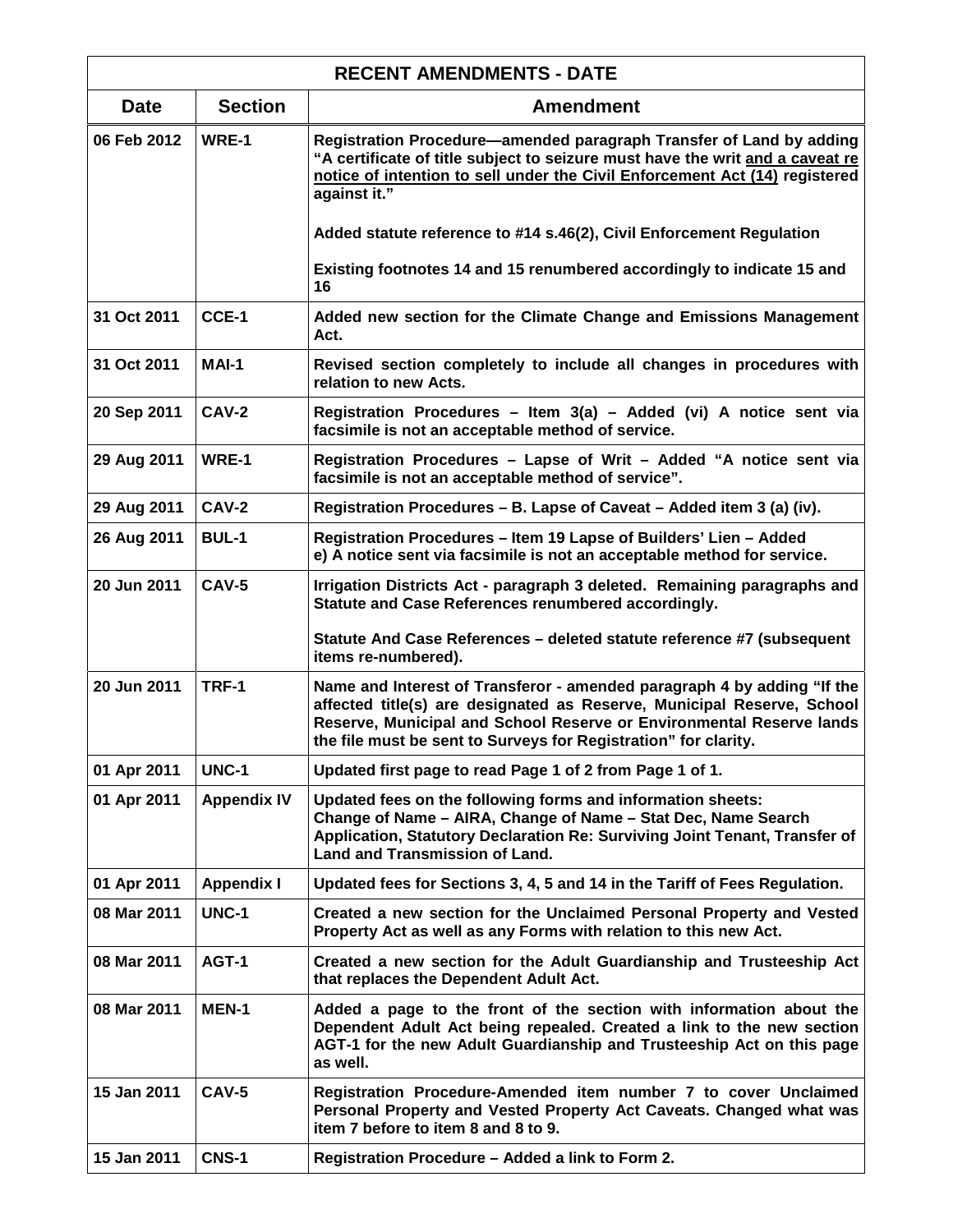| <b>RECENT AMENDMENTS - DATE</b> |                |                                                                                                                                                                                                                                                                                                                                                                                                                                   |
|---------------------------------|----------------|-----------------------------------------------------------------------------------------------------------------------------------------------------------------------------------------------------------------------------------------------------------------------------------------------------------------------------------------------------------------------------------------------------------------------------------|
| <b>Date</b>                     | <b>Section</b> | <b>Amendment</b>                                                                                                                                                                                                                                                                                                                                                                                                                  |
| 22 Dec 2010                     | ASB-1          | Amended the following forms:<br><b>FORM A</b><br><b>FORM B</b>                                                                                                                                                                                                                                                                                                                                                                    |
| 20 Dec 2010                     | MAI-1          | Amended the following form:<br><b>FORM A</b>                                                                                                                                                                                                                                                                                                                                                                                      |
| 20 Dec 2010                     | PPS-1          | Amended the following forms:<br><b>FORM A</b><br><b>FORM B</b><br><b>FORM C</b><br><b>FORM D</b><br><b>FORM E</b>                                                                                                                                                                                                                                                                                                                 |
| 10 Dec 2010                     | IRR-1          | Amended the following forms:<br><b>FORM 15</b><br>FORM 19A<br>FORM 19B<br><b>FORM 20A</b><br>FORM 20B                                                                                                                                                                                                                                                                                                                             |
| 10 Dec 2010                     | <b>IRR-2</b>   | Amended the following forms:<br>FORM 18A<br>FORM 18B                                                                                                                                                                                                                                                                                                                                                                              |
| 10 Dec 2010                     | <b>LNS-1</b>   | Amended the following forms:<br><b>FORM A</b><br><b>FORM B</b>                                                                                                                                                                                                                                                                                                                                                                    |
| 10 Dec 2010                     | <b>LNS-2</b>   | Amended the following forms:<br><b>FORM A</b><br><b>FORM B</b><br><b>FORM C</b><br><b>FORM D</b>                                                                                                                                                                                                                                                                                                                                  |
| 03 Dec 2010                     | MOR-1          | Registration Procedure - paragraph 2, item 1 - amended<br>"(i.e.,<br>male/female joint tenants" to "(i.e., there are two joint tenants"                                                                                                                                                                                                                                                                                           |
| 05 Nov 2010                     | <b>CAV-2</b>   | Registration Procedure - B. Lapse of Caveat - Item 5 - added I) a caveat<br>filed pursuant to the Unclaimed Personal Property and Vested Property<br>Act (27).<br>Added statute reference #27 and amended sequence of the following<br>reference numbers.<br>Statute And Case References - added statute reference #27 (subsequent<br>items re-numbered).                                                                         |
| 05 Nov 2010                     | COR-1          | Registration Procedures - A. Acquisition of Interests - Item 4 - Updated<br>website link to Agricultural Societies.<br>Registration Procedures - C. Change of Name Or Amalgamation -<br>Amended item 2a) by adding "(The legal description(s) or Instrument<br>number(s) can be provided in special instructions on the EDRR or in a<br>letter.)". Also added "and for procedures for registering an individual<br>name change)". |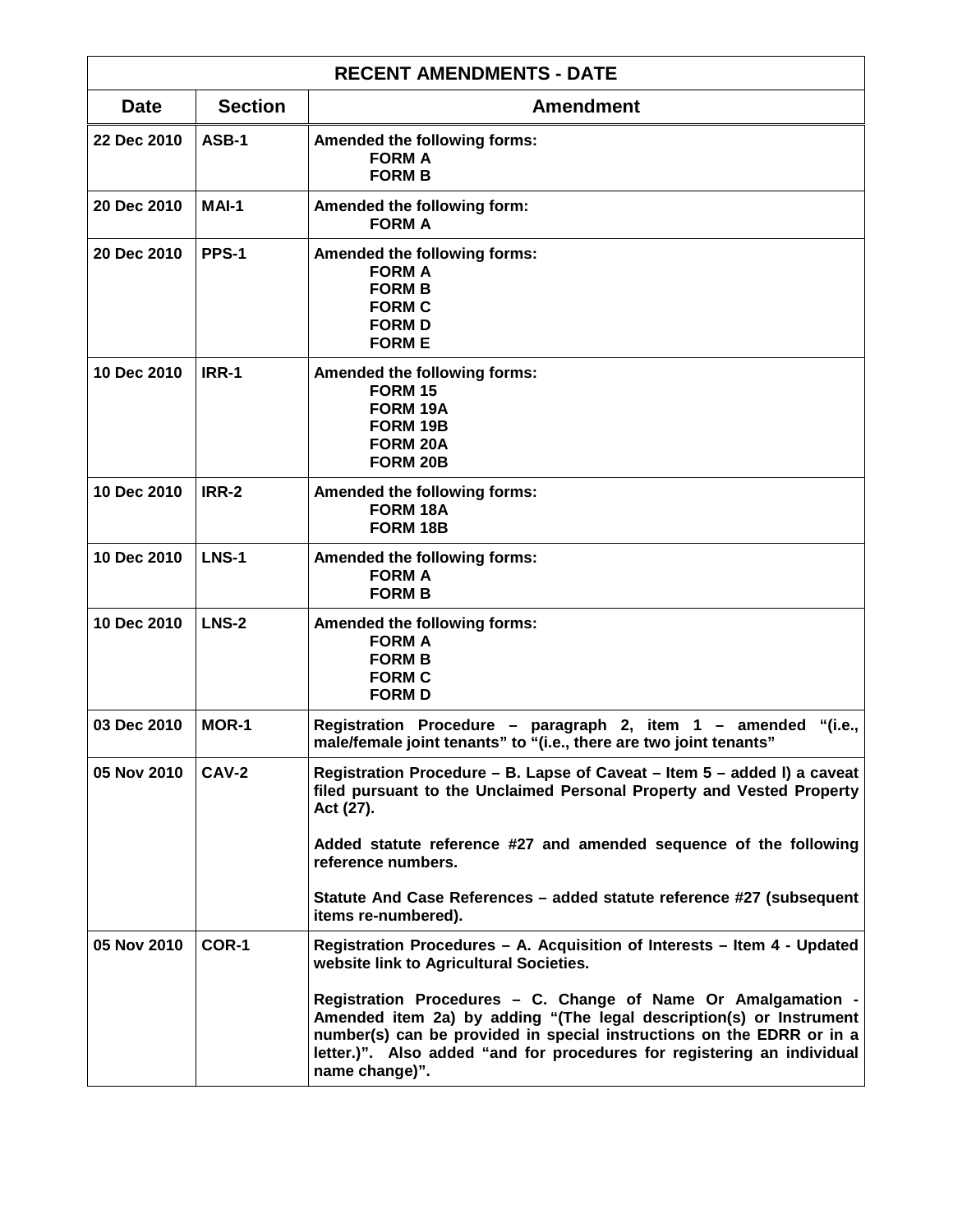| <b>RECENT AMENDMENTS - DATE</b> |                |                                                                                                                                                                                        |
|---------------------------------|----------------|----------------------------------------------------------------------------------------------------------------------------------------------------------------------------------------|
| <b>Date</b>                     | <b>Section</b> | <b>Amendment</b>                                                                                                                                                                       |
| 05 Nov 2010                     | <b>DOW-1</b>   | Registration Procedure – Item 19 – removed "and the other co-tenant is a<br>person of the opposite sex".                                                                               |
|                                 |                | Item 26 - Mines and Minerals – removed reference to performing<br>historical title searches to determine if the owners ever owned both the<br>surface and mines and minerals.          |
| 05 Nov 2010                     | <b>NAM-1</b>   | Background - added "(See COR-1 for instruments on registering a<br><b>Corporation Name Change/Amalgamation.)"</b>                                                                      |
| 05 Nov 2010                     | TRF-1          | Registration Procedure - Item 12 - removed the entire first paragraph,<br>and amended 3rd paragraph (now 2nd paragraph) regarding mineral<br>transfers that are part of the homestead. |
|                                 |                | Added statute reference #22 and #23 and amended sequence of the<br>following reference numbers.                                                                                        |
|                                 |                | Statute And Case References - added statute references #22 and #23<br>(subsequent items re-numbered).                                                                                  |
| 05 Nov 2010                     | WRE-1          | Discharge of Attachment Orders - replaced entire paragraph so that it<br>included discharge by order.                                                                                  |
| 01 Oct 2010                     | CDE-1          | Amended 2 <sup>nd</sup> statute reference #12 to statute reference #14 and amended<br>sequence of the following reference numbers.                                                     |
|                                 |                | Statute And Case References - added statute reference #14 (subsequent<br>items re-numbered).                                                                                           |
| 01 Oct 2010                     | CEM-1          | Amended 2 <sup>nd</sup> statute reference #8 to statute reference #18.                                                                                                                 |
|                                 |                | Statute And Case References - added statute reference #18.                                                                                                                             |
| 20 Sep 2010                     | AFF-2          | Amended the #6 and #7 statute reference (both previously said #2, now<br>say #3) and also amended the sequence of the following reference<br>numbers.                                  |
|                                 |                | Statute And Case References - added statute reference #3 (subsequent<br>items re-numbered).                                                                                            |
| 20 Sep 2010                     | <b>CAV-1</b>   | Deleted the first statute reference #3.                                                                                                                                                |
|                                 |                | Amended 2 <sup>nd</sup> statute reference #12 to statute reference #13 and amended<br>sequence of the following reference numbers.                                                     |
|                                 |                | Statute And Case References - added statute reference #13 (subsequent<br>items re-numbered).                                                                                           |
| 20 Sep 2010                     | EXP-1          | Amended 2 <sup>nd</sup> statute reference #9 to statute reference #12 and amended<br>sequence of the following reference numbers.                                                      |
|                                 |                | Statute And Case References - added statute reference #12 (subsequent<br>items re-numbered).                                                                                           |
| 20 Sep 2010                     | EXP-2          | Amended 2 <sup>nd</sup> & 3 <sup>rd</sup> statute reference #5 to statute reference #8 & #13 and<br>amended sequence of the following reference numbers.                               |
|                                 |                | Statute And Case References - added statute references #8 & #13<br>(subsequent items re-numbered).                                                                                     |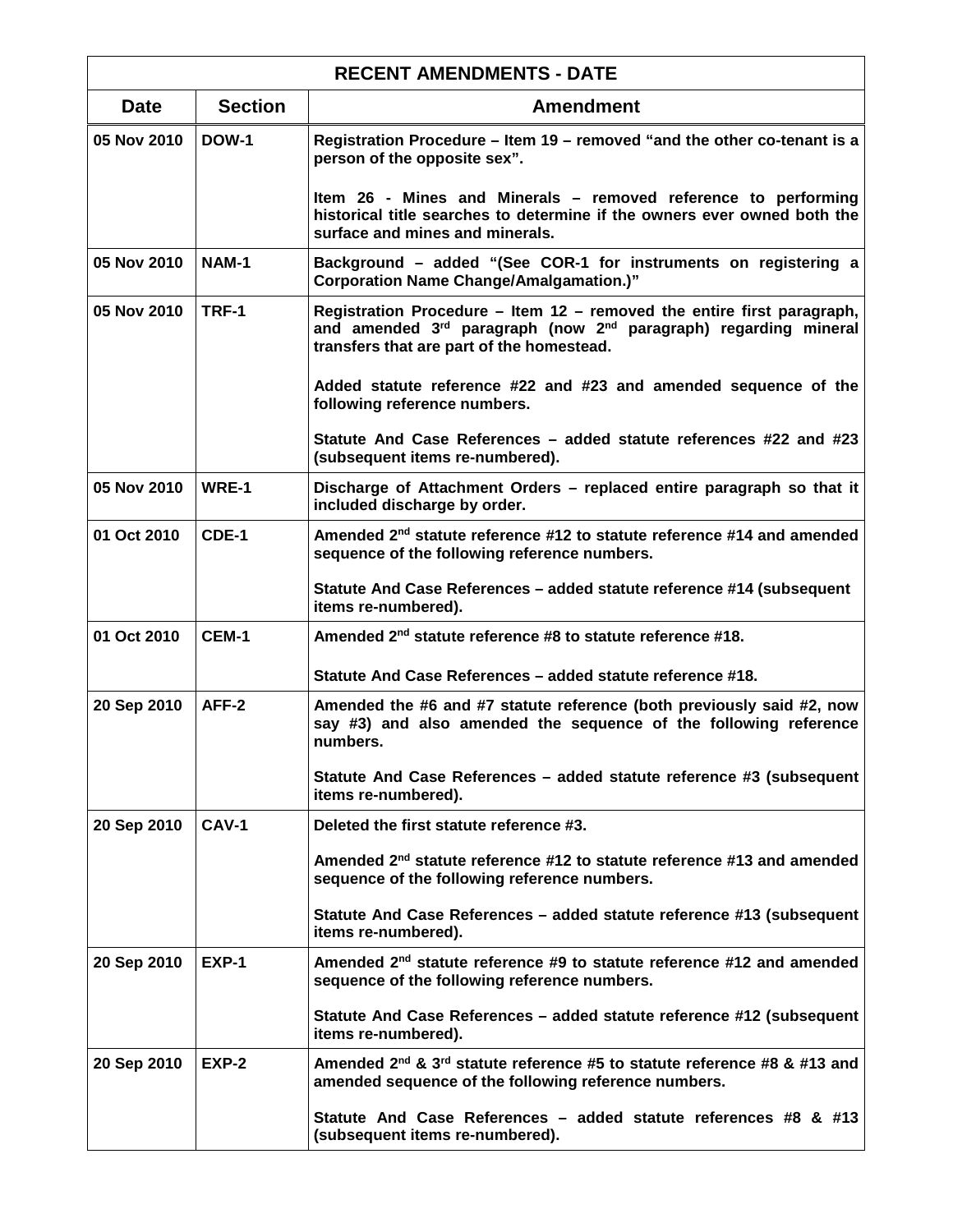| <b>RECENT AMENDMENTS - DATE</b> |                    |                                                                                                                                                                                                                                          |
|---------------------------------|--------------------|------------------------------------------------------------------------------------------------------------------------------------------------------------------------------------------------------------------------------------------|
| <b>Date</b>                     | <b>Section</b>     | <b>Amendment</b>                                                                                                                                                                                                                         |
| 20 Sep 2010                     | FRA-1              | Amended 2 <sup>nd</sup> statute reference #2 to statute reference #9 and amended<br>sequence of the following reference numbers.                                                                                                         |
|                                 |                    | Statute And Case References - added statute reference #9 (subsequent<br>items re-numbered).                                                                                                                                              |
| 22 Jun 2010                     | <b>Appendix II</b> | <b>Updated Form 18.</b>                                                                                                                                                                                                                  |
| 22 Jun 2010                     | <b>Appendix IV</b> | Updated "Transfer of Mortgage, Encumbrance, or Lease" form by<br>deleting "describe the instrument fully" and adding "registered as<br>instrument number                                                                                 |
| 08 Jun 2010                     | WRE-1              | Discharge of Attachment Order - expanded section to provide clarity.                                                                                                                                                                     |
| 07 Jun 2010                     | <b>Appendix II</b> | Form 15 amended by adding "all" after the statement: "I hereby mortgage<br>to E.F."                                                                                                                                                      |
| 07 Jun 2010                     | SRA-1              | Registration Procedure - Item 1 - amended paragraph by adding "an<br>employee of the Board authorized to perform that function or the Board's<br>solicitor" and deleting "either the chairman, the secretary or assistant<br>secretary". |
| 01 Jun 2010                     | <b>BUL-1</b>       | Registration Procedures - Item 12 - Added "A labourer can be an<br>individual or a corporation."                                                                                                                                         |
| 18 May 2010                     | CRG-3              | Registration Procedures - Item 2(a) - Replaced the word Certified with<br>Signed in the last two sentences.                                                                                                                              |
| 23 Apr 2010                     | <b>BAN-1</b>       | Registration Procedures - Item 15 - added "The Consumer Proposal<br>must set out an amount, if not; an Affidavit of Value is required pursuant<br>to tariff item 4.                                                                      |
| 23 Apr 2010                     | CLP-1              | Withdrawal of Certificate of Lis Pendens – Item 1(b) – Added "attestation<br>must be complied with".                                                                                                                                     |
| 18 Mar 2010                     | <b>CNS-1</b>       | Background and Registration Procedure - Updated all reference to<br>Environmental Protection and Enhancement Act to Alberta Land<br>Stewardship Act as well as updated references to section numbers.                                    |
| 10 Feb 2010                     | <b>SUR-1</b>       | Registration Procedure - Item 1 - website address has been amended.                                                                                                                                                                      |
| 04 Jan 2010                     | SRA-1              | Registration Procedure - Amending Order - Added "Certified copies of<br>intervening orders are only required if the operator's name has been<br>changed and not recorded on the Certificate of Title."                                   |
| 15 Dec 2009                     | <b>CAV-1</b>       | Registration Procedure – Item $4(j)$ – added "When pursuant to a will, the<br>caveat claim must state that the testator is deceased".                                                                                                    |
| 30 Oct 2009                     | WRE-1              | Attachment Orders – added new $2nd$ paragraph for clarification re legal<br>description.                                                                                                                                                 |
|                                 |                    | Added statute reference #6 and #7 and amended sequence of the<br>following reference numbers.                                                                                                                                            |
|                                 |                    | Statute And Case References - added statute references #6 and #7<br>(subsequent items re-numbered).                                                                                                                                      |
| 18 Aug. 2009                    | <b>SUR-1</b>       | Registration Procedure - Item 16 - Updated entire item.                                                                                                                                                                                  |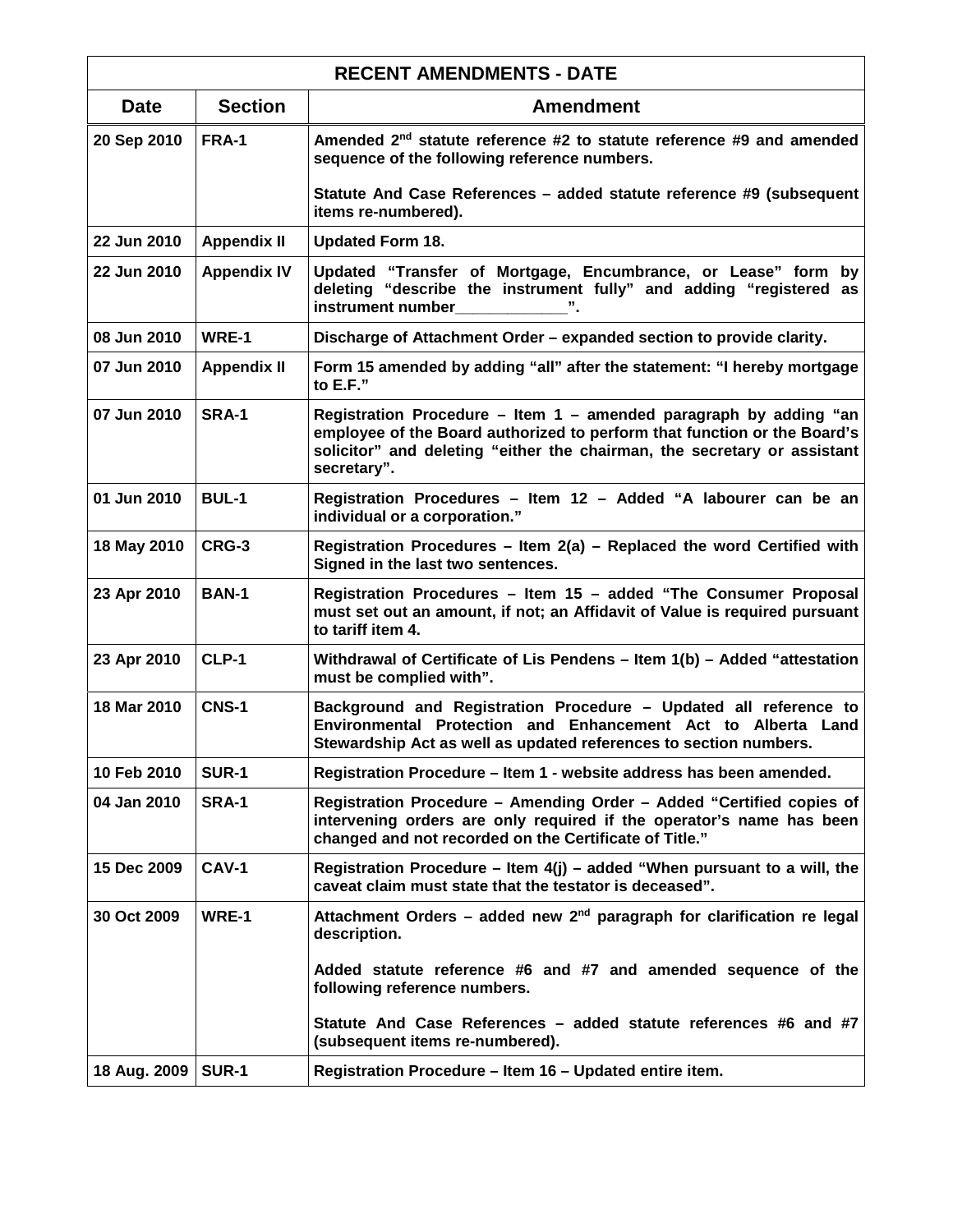| <b>RECENT AMENDMENTS - DATE</b> |                    |                                                                                                                                                                                                                    |
|---------------------------------|--------------------|--------------------------------------------------------------------------------------------------------------------------------------------------------------------------------------------------------------------|
| <b>Date</b>                     | <b>Section</b>     | <b>Amendment</b>                                                                                                                                                                                                   |
| 15 July 2009                    | CAV-2              | Registration Procedure - Withdrawal (or Discharge) of a Caveat (S. 137) -<br>Item 5 - added: "k) a caveat filed pursuant to the Safer Communities and<br>Neighbourhoods Act".                                      |
|                                 |                    | Amended 2 <sup>nd</sup> statute reference #6 to statute reference #8, added statute<br>reference #26 and amended sequence of all following reference numbers.                                                      |
|                                 |                    | Statute And Case References - added reference # 8, and #26 (subsequent<br>items re-numbered).                                                                                                                      |
| 15 July 2009                    | <b>CAV-5</b>       | <b>Communities</b><br>Registration Procedure - Item 6 - Safer<br>and<br>Neighbourhoods Act, R.S.A. 2000, c S-0.5 added.                                                                                            |
|                                 |                    | Added statute reference #14 to #19 inclusive and amended sequence of<br>all following reference numbers.                                                                                                           |
|                                 |                    | Statute And Case References - amended previous statute references #14<br>and 15 and added statute references #16 to #19 inclusive (subsequent<br>items re-numbered).                                               |
| 15 July 2009                    | <b>MOR-1</b>       | Registration Procedure - Item 18 - Registration in Both Offices - deleted:<br>"(The examiner receiving the documents should verify with the registrant<br>that a duplicate set was not sent to the other office)". |
| 15 July 2009                    | REL-1              | Amended Schedule A - (v) Roman Catholic Churches - Athabasca -<br>"1902 S.A., Ch. 12" was amended to "1902 N.W.T. Ord., Ch. 12"                                                                                    |
| 25 May 2009                     | WRE-1              | Examination Procedure – Item 3 – deleted example "(e.g. dower)"                                                                                                                                                    |
|                                 |                    | Examination Procedure - Item 4 - one paragraph was made into two.                                                                                                                                                  |
|                                 |                    | Seizures by a Civil Enforcement Agency - Transfer of Land - amended<br>section 75(1)(d) to section 75(1)(b) in $3^{rd}$ paragraph.                                                                                 |
| 14 May 2009                     | <b>BAN-1</b>       | Registration Procedure - Dower - Added "A Release of Dower Rights by<br>the trustee is also acceptable for registration."                                                                                          |
| 14 May 2009                     | <b>TAX-3</b>       | Background - Added ALTA code "(MUNA)" to be used for registration.                                                                                                                                                 |
| 23 Apr 2009                     | PPS-1              | Registration Procedure - Item 6, Execution and Affidavits for Change<br>Notice – amended $1^{st}$ and $2^{nd}$ paragraph for clarification.                                                                        |
| 23 Apr 2009                     | <b>SUR-5</b>       | Registration Procedure - Item 9, Plans Affecting Common Property -<br>amended form from SURVEY-FORM 4 to CDE-1 - FORM 4.                                                                                           |
| 18 Mar 2009                     | NOT-1              | Registration Procedure – Item 5, amended from referring to section 10 to<br>section 12 of SUR-5.                                                                                                                   |
| 18 Mar 2009                     | CAV-2              | Amended Form B by adding "Not more than 7 caveats may be included in<br>this Form".                                                                                                                                |
| 18 Mar 2009                     | FOL-1              | Amended Form A-2, paragraph 1 to include: transmittee(s), caveators(s)<br>or lessee(s).                                                                                                                            |
| 11 Mar 2009                     | <b>Appendix II</b> | Appendix II - all Forms updated.                                                                                                                                                                                   |
| 15 Jan 2009                     | <b>SUR-4</b>       | Updated: CDE-1 - Form 9, CDE-1 - Form 10, and CDE-1 - Form 11 (forms<br>were actually updated on October 27, 2008 but the update was not noted<br>in Recent Amendments).                                           |
| 15 Jan 2009                     | <b>BUL-1</b>       | Registration Procedure - Item 4 reworded (Date Issued has not been<br>amended).                                                                                                                                    |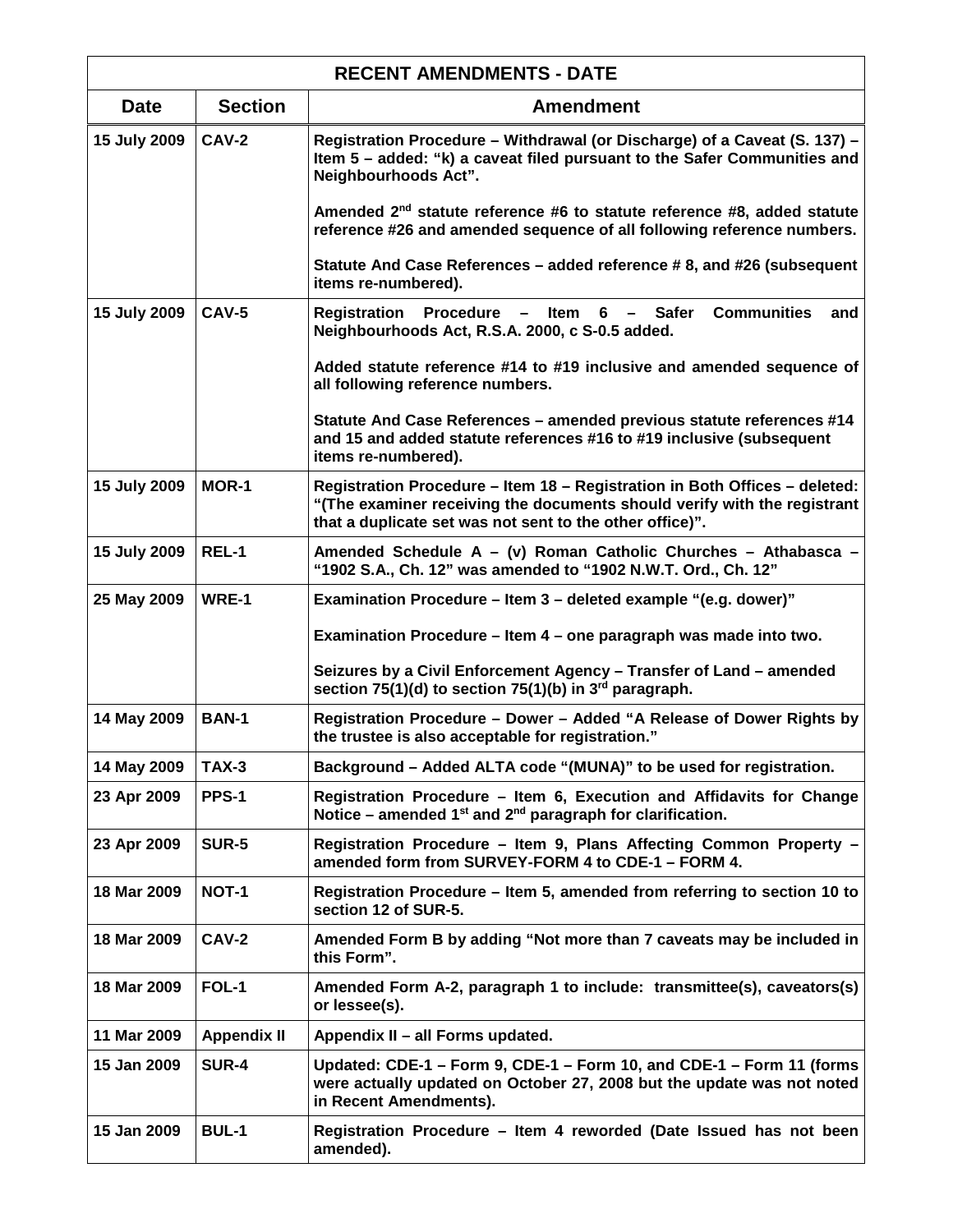| <b>RECENT AMENDMENTS - DATE</b> |                    |                                                                                                                                                                                                                                                                                                                                                                                                                      |
|---------------------------------|--------------------|----------------------------------------------------------------------------------------------------------------------------------------------------------------------------------------------------------------------------------------------------------------------------------------------------------------------------------------------------------------------------------------------------------------------|
| <b>Date</b>                     | <b>Section</b>     | <b>Amendment</b>                                                                                                                                                                                                                                                                                                                                                                                                     |
| 10 Dec 2008                     | WRE-1              | Writs of Enforcement - Registration Procedure - Notice of Change of<br>Solicitors - deleted.                                                                                                                                                                                                                                                                                                                         |
|                                 |                    | Writs of Enforcement - Registration Procedure - Lapse of a Writ -<br>amended to reflect policy change.                                                                                                                                                                                                                                                                                                               |
| 27 Nov 2008                     | <b>Appendix IV</b> | Amended the following forms:<br><b>Caveat Discharge - Full</b><br><b>Caveat Discharge - Partial</b>                                                                                                                                                                                                                                                                                                                  |
| 26 Nov 2008                     | <b>CEM-1</b>       | Background – paragraph 1 – removed "The Minister of Government<br>Services" and replaced it with "The Minister of Service Alberta".                                                                                                                                                                                                                                                                                  |
|                                 |                    | Registration Procedure – Item 5 a) and Item 5 b), Consent - removed "The<br>Department of Government Services" and replaced it with "The<br><b>Department of Service Alberta".</b>                                                                                                                                                                                                                                   |
|                                 |                    | Registration Procedure - Item 6, Memorandum Re: Use Restriction -<br>removed "The Department of Government Services" and replaced it with<br>"The Department of Service Alberta".                                                                                                                                                                                                                                    |
| 25 Nov 2008                     | <b>BUL-1</b>       | Registration Procedure - Item 8 - re-inserted clause b) (removed in error<br>28 Aug 2008).                                                                                                                                                                                                                                                                                                                           |
| 20 Nov 2008                     | <b>Appendix IV</b> | Amended the following forms:<br>Mortgage or Encumbrance Discharge - Full<br>Mortgage or Encumbrance or Lease Transfer - Full<br>Mortgage or Encumbrance Transfer - Partial - Funds Only<br><b>Caveat Notice to Take Proceedings</b><br><b>Statutory Declaration Re Lapse of Caveat</b><br>Foreign Ownership Form 1<br><b>Foreign Ownership Form 2</b><br><b>Foreign Ownership Form 3</b><br>Foreign Ownership Form 4 |
| 20 Nov 2008                     | <b>CAV-2</b>       | Forms - Amended Form A                                                                                                                                                                                                                                                                                                                                                                                               |
| 20 Nov 2008                     | FOL-1              | Forms - Amended Form A.1, Form A.2, Form A.3, and Form A.4                                                                                                                                                                                                                                                                                                                                                           |
| 20 Nov 2008                     | MEN-1              | Re-inserted MEN-1 update from 24 May, 2005                                                                                                                                                                                                                                                                                                                                                                           |
| 20 Nov 2008                     | <b>TEN-2</b>       | Re-inserted TEN-2 update from 24 May, 2005                                                                                                                                                                                                                                                                                                                                                                           |
| 27 Oct 2008                     | IES-1              | Inserted heading template on page 2 (existing date on section<br>maintained)                                                                                                                                                                                                                                                                                                                                         |
| 27 Oct 2008                     | <b>SUR-4</b>       | Forms - Removed Survey Forms 9, 10 and 11                                                                                                                                                                                                                                                                                                                                                                            |
|                                 |                    | Amended reference from: "Form 9" to "CDE-1 - Form 9"; "Form 10" to<br>"CDE-1 - Form 10"; "Form 11" to "CDE-1 - Form 11"                                                                                                                                                                                                                                                                                              |
| 11 Sept 2008                    | <b>Appendix IV</b> | <b>Removed "Caveat Lapse"</b>                                                                                                                                                                                                                                                                                                                                                                                        |
|                                 |                    | Added "Caveat Notice To Take Proceedings" and "Statutory Declaration<br>re Lapse A Caveat"                                                                                                                                                                                                                                                                                                                           |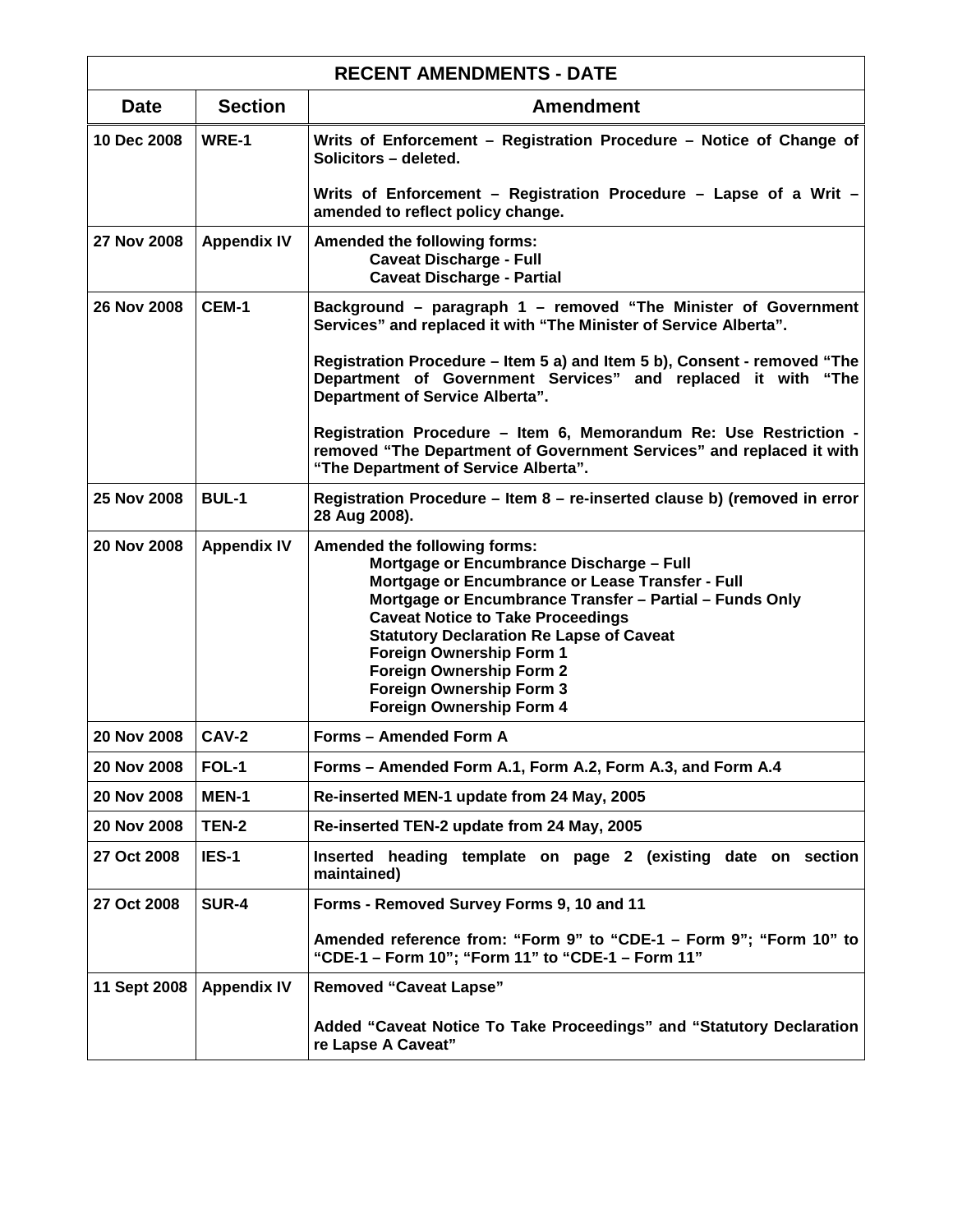| <b>RECENT AMENDMENTS - DATE</b>                                                                    |                |                  |
|----------------------------------------------------------------------------------------------------|----------------|------------------|
| <b>Date</b>                                                                                        | <b>Section</b> | <b>Amendment</b> |
| Registration<br>Procedure -<br>2(b)<br>Item<br>removed:<br>"(see<br>procedure<br>under<br>COR-1)". | <b>BUL-1</b>   |                  |
| Registration<br>Procedure -<br>2(f)<br>Item<br>reworded.<br>Registration<br><b>Procedure</b>       |                |                  |
| <b>Item</b><br>4<br>reworded.                                                                      |                |                  |
| Registration<br><b>Procedure</b><br>Item<br>8<br>reworded                                          |                |                  |
| and Item 9<br>removed<br>(subsequent<br><b>items</b><br>re-<br>numbered).                          |                |                  |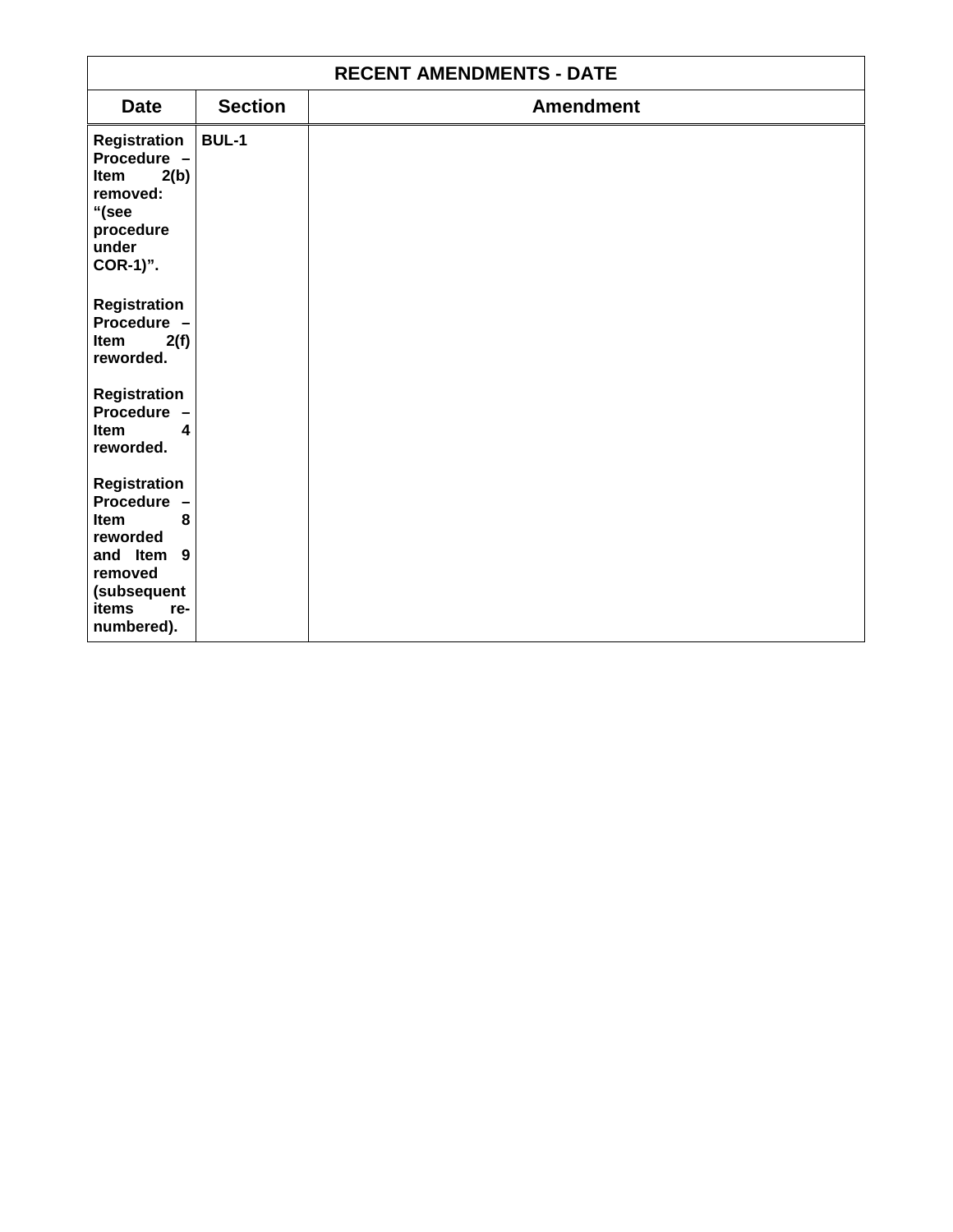| <b>RECENT AMENDMENTS - DATE</b>                                                                                                                                                                      |                |                                                                                                                                                                                                                                                                                                               |
|------------------------------------------------------------------------------------------------------------------------------------------------------------------------------------------------------|----------------|---------------------------------------------------------------------------------------------------------------------------------------------------------------------------------------------------------------------------------------------------------------------------------------------------------------|
| <b>Date</b>                                                                                                                                                                                          | <b>Section</b> | <b>Amendment</b>                                                                                                                                                                                                                                                                                              |
| Registration<br>Procedure -<br>1.<br>Item<br>website<br>address has<br>been<br>amended.                                                                                                              | <b>SUR-1</b>   |                                                                                                                                                                                                                                                                                                               |
| Registration<br>Procedure -<br>2,<br><b>Item</b><br><b>Accuracy</b><br>and Quality -<br>heading now<br>reads<br>"Accuracy,<br>Quality and<br><b>Text Size"</b><br><b>Registration</b><br>Procedure - |                |                                                                                                                                                                                                                                                                                                               |
| Item 2, "The<br>minimum<br>size<br>text<br>should be 2<br>millimetres"<br>has<br>been<br>added to the<br>paragraph.                                                                                  |                |                                                                                                                                                                                                                                                                                                               |
| 15 Aug 2008                                                                                                                                                                                          | <b>SURVEY</b>  | Forms - updated Survey Form 1 and Survey Form 2                                                                                                                                                                                                                                                               |
| 15 Aug 2008                                                                                                                                                                                          | <b>SUR-4</b>   | Forms - updated Form A                                                                                                                                                                                                                                                                                        |
| 15 Aug 2008                                                                                                                                                                                          | <b>SUR-10</b>  | Registration Procedure - Change of SR, MR or MSR Designations, Item 1<br>has been amended from "Minister of Learning" to "Minister of<br><b>Education or the Minister of Infrastructure"</b>                                                                                                                  |
| 1 Aug 2008                                                                                                                                                                                           | <b>DOW-1</b>   | Statute and Case References - amended statute references #3, #5, and #7<br>20 Nov 08 - was not previously included on Recent Amendments listing                                                                                                                                                               |
| 1 Aug 2008                                                                                                                                                                                           | MOR-1          | Statute and Case References – amended statute references #1 and #3.                                                                                                                                                                                                                                           |
| 1 Aug 2008                                                                                                                                                                                           | TRF-1          | Registration Procedure - Item 8, Affidavit of Transferee - amended<br>paragraph 6 by adding "The affidavit must indicate that the value of the<br>interest being transferred has not been ascertained and that there are no<br>known minerals of marketable value included in the land being<br>transferred." |
| 16 June 2008                                                                                                                                                                                         | <b>CAV-1</b>   | Registration Procedure - Item 17, Notice to Registered Owner(s)<br>- deleted "unless the caveator is the registered owner of the land".                                                                                                                                                                       |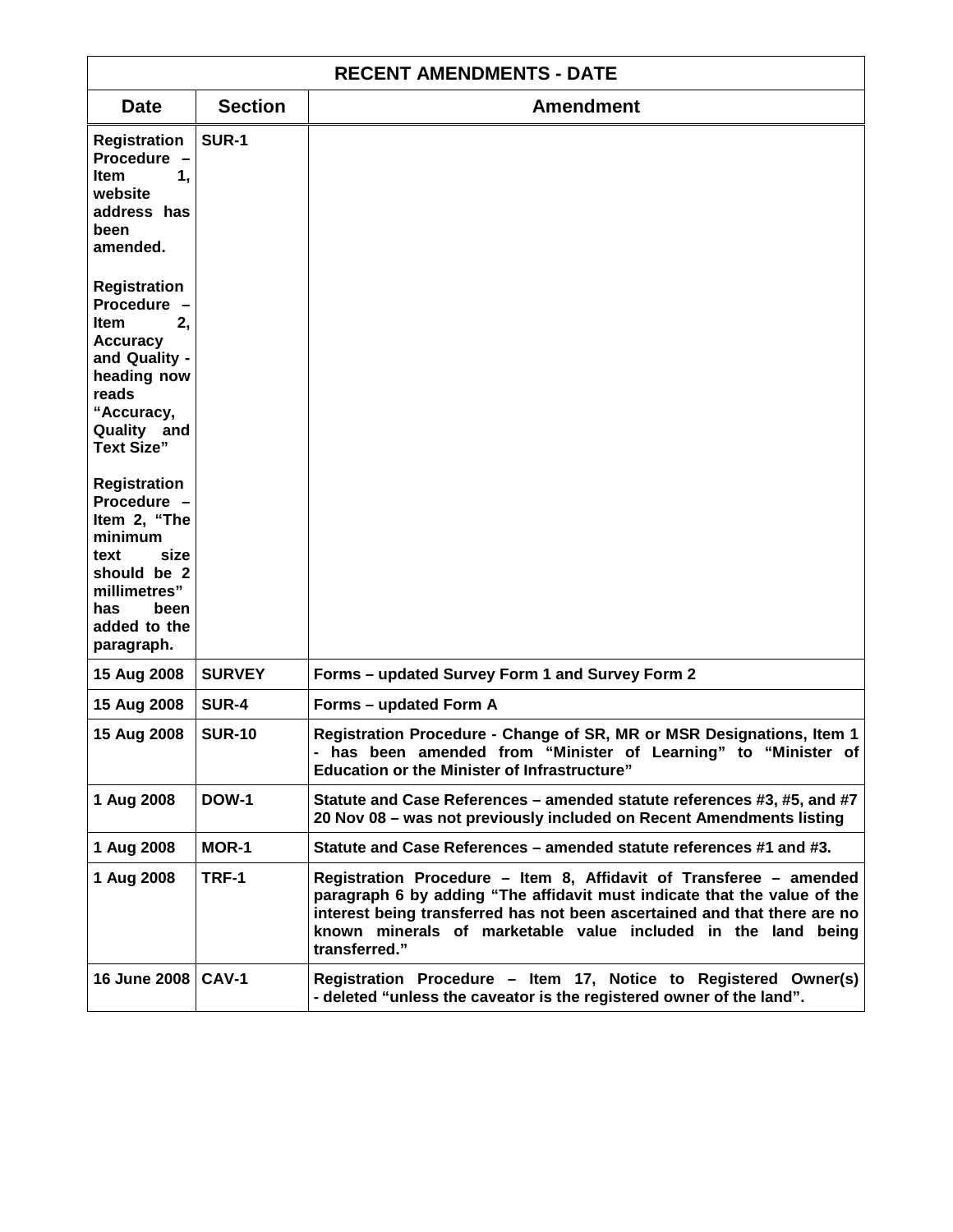| <b>RECENT AMENDMENTS - DATE</b> |                    |                                                                                                                                                                                                                                                                                                                                                                                                                                                                                                                                   |
|---------------------------------|--------------------|-----------------------------------------------------------------------------------------------------------------------------------------------------------------------------------------------------------------------------------------------------------------------------------------------------------------------------------------------------------------------------------------------------------------------------------------------------------------------------------------------------------------------------------|
| <b>Date</b>                     | <b>Section</b>     | <b>Amendment</b>                                                                                                                                                                                                                                                                                                                                                                                                                                                                                                                  |
| 28 Sept 2007                    | <b>FORMS</b>       | The following forms were amended re: amendments to the form<br>regulations:<br><b>Form 1.1</b><br><b>Notice to Credit to Take Proceedings</b><br>Form 7<br>Discharge by Morgagee or Encumbrancee<br>Form 17<br>Postponement<br>Form 18<br>Transfer of Mortgage, Encumbrance or Lease<br><b>Transfer of Caveat</b><br>Form 28A<br>Notice to Caveat to Take Proceedings on Caveat<br>Form 29<br>Form 30A<br><b>Withdrawal of Certificate of Lis Pendens</b><br>20 Nov 08 - was not previously included on Recent Amendments listing |
| 29 Aug 2007                     | <b>SUR-5</b>       | Registration Procedure - Item 8 - additional paragraph added.                                                                                                                                                                                                                                                                                                                                                                                                                                                                     |
| 18 July 2007                    | <b>Appendix IV</b> | Transfer of Land Form updated.                                                                                                                                                                                                                                                                                                                                                                                                                                                                                                    |
| 12 Jun 2007                     | MOR-1              | Registration Procedure - Item 1 e) - amended wording.                                                                                                                                                                                                                                                                                                                                                                                                                                                                             |
| 11 Jun 2007                     | CDE-1              | Registration Procedure - Item 5, Change of By-Laws - procedural update.                                                                                                                                                                                                                                                                                                                                                                                                                                                           |
| 17 May 2007                     | <b>LNS-2</b>       | Statute and Case References - #4 has been added to define the Director<br>of Rural Electrification Associations (subsequent statutes re-numbered)                                                                                                                                                                                                                                                                                                                                                                                 |
| 15 May 2007                     | WRE-1              | Writs of Enforcement - Registration Procedure - Item 1 - amended for<br>clarification.                                                                                                                                                                                                                                                                                                                                                                                                                                            |
| 04 May 2007                     | CON-1              | Registration Procedure - Item 9 - clarified procedure.                                                                                                                                                                                                                                                                                                                                                                                                                                                                            |
| 27 Mar 2007                     | <b>ALT-1</b>       | Registration Procedure - Item 1 - deleted reference to "white-out".                                                                                                                                                                                                                                                                                                                                                                                                                                                               |
| 09 Mar 2007                     | TEN-1              | Registration Procedure - Item 2 - added: "Other than a funeral director's<br>certificate".                                                                                                                                                                                                                                                                                                                                                                                                                                        |
| 23 Feb 2007                     | TRF-1              | Registration Procedure - Item 12 - the paragraph pertaining to<br>Acquisition of Minerals by a Municipality added.                                                                                                                                                                                                                                                                                                                                                                                                                |
| 09 Feb 2007                     | HEA-1              | Registration Procedure - Item 1 - added: "These documents will arrive in<br>the Registration Area in red folders."                                                                                                                                                                                                                                                                                                                                                                                                                |
|                                 |                    | Registration Procedure - Item 2 - added: "however if the registered<br>owners on title are not consistent with the notice, it should not be<br>rejected for this reason."                                                                                                                                                                                                                                                                                                                                                         |
|                                 |                    | Cancellation or Withdrawal of Notice - Paragraph 1 - added: "The<br>cancellation should not be rejected if the registered owner is not the<br>same as the owner shown on title."                                                                                                                                                                                                                                                                                                                                                  |
| 09 Jan 2007                     | IES-1              | Section heading and contents modified to reflect legislative changes<br>(Previously ISR-1).                                                                                                                                                                                                                                                                                                                                                                                                                                       |
| 02 Nov 2006                     | <b>CAV-5</b>       | Registration Procedures - Item 4 - changes made to reflect legislative<br>changes.                                                                                                                                                                                                                                                                                                                                                                                                                                                |
| 06 Mar 2006                     | <b>SURVEY</b>      | Survey Form 5 (Certificate of Designated Officer) amended.                                                                                                                                                                                                                                                                                                                                                                                                                                                                        |
| 24 Feb 2006                     | <b>SUR-2</b>       | Registration Procedure - A. General Requirements - Item 13 updated and<br>amended to clarify when consents are required.                                                                                                                                                                                                                                                                                                                                                                                                          |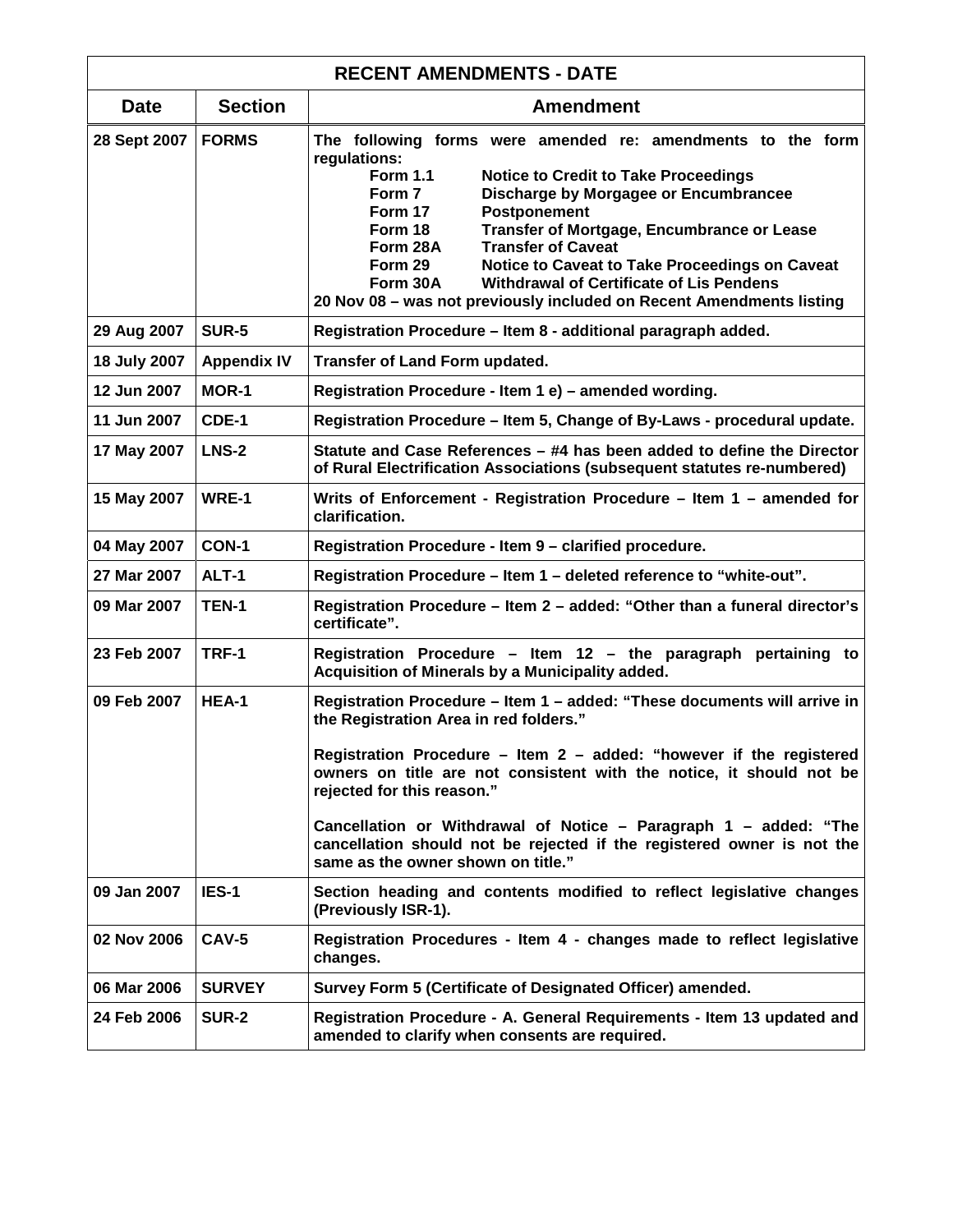| <b>RECENT AMENDMENTS - DATE</b> |                     |                                                                                                                                                                                                                                                                                                                                            |
|---------------------------------|---------------------|--------------------------------------------------------------------------------------------------------------------------------------------------------------------------------------------------------------------------------------------------------------------------------------------------------------------------------------------|
| <b>Date</b>                     | <b>Section</b>      | <b>Amendment</b>                                                                                                                                                                                                                                                                                                                           |
| 22 Feb 2006                     | <b>SUR-4</b>        | Registration Procedure - A. General Requirements - Item 17 has been<br>modified by removing the reference to the sheet number as well as<br>eliminating the date and requirement for the signature of an A.D.<br>Registrar from the information that is to be drafted on a condominium<br>plan.                                            |
|                                 |                     | Registration Procedure - B. Re-division of Unit - Item 10 Additional Plan<br>Sheet Information added.                                                                                                                                                                                                                                      |
| 17 Feb 2006                     | CAV-1               | Registration Procedure - Item 15, Memorandum - Paragraph 2 - policy<br>change for endorsement of caveat re: easement, an encroachment<br>agreement, restrictive covenant, or party wall agreement.                                                                                                                                         |
|                                 |                     | Registration Procedure - Item 4, Acceptable Interests for Caveats -<br>added ad) and ae)                                                                                                                                                                                                                                                   |
| 17 Feb 2006                     | <b>NAM-1</b>        | Registration Procedure - Item 3 - re-worded for clarification.                                                                                                                                                                                                                                                                             |
| 17 Feb 2006                     | <b>SRA-1</b>        | Statute and Case References – amended statute references #6 and #10.                                                                                                                                                                                                                                                                       |
| 17 Feb 2006                     | WRE-1               | Registration Procedure - Attachment Orders - Paragraph 2 - added:<br>"Enter the registration number of the attachment order in the effected<br>instrument number field".                                                                                                                                                                   |
| 17 Feb 2006                     | <b>Appendix III</b> | Appendix III - Name Search Regulation updated.                                                                                                                                                                                                                                                                                             |
| 24 Jan 2006                     | <b>EXP-1</b>        | Registration Procedure - Item 1 b) added: "(If part of a title is being<br>expropriated, it is acceptable to attach a sketch showing the affected<br>area. However a plan of survey will be required to be registered at the<br>time of registration of the certificate of approval.)"                                                     |
|                                 |                     | Registration Procedure - Item 3, Certificate of Approval - added: "In the<br>case of an expropriation by a municipality, a certified copy of the<br>resolution or bylaw approving the expropriation must be attached to the<br>certificate."                                                                                               |
| 23 Jan 2006                     | MEN-1               | Statutes & Case References - statute reference #8 has been amended.                                                                                                                                                                                                                                                                        |
| 8 Nov 2005                      | LEA-1               | Registration Procedure - Item 9 - Paragraph 2 - added: "Prior to<br>transferring the leasehold title, it must be reviewed to ensure that the<br>term of the lease is current. If the term appears to have expired, the<br>transfer must be rejected until all applicable amending agreements<br>(renewals of lease) have been registered." |
| 8 Nov 2005                      | <b>MOR-1</b>        | Registration Procedure – separated Item 1 e) into Items 1 e) and 1 f)<br>(subsequent items renumbered)                                                                                                                                                                                                                                     |
| 8 Nov 2005                      | MOR-2               | Registration Procedure - Item 2 d) - policy amended.                                                                                                                                                                                                                                                                                       |
| 1 Oct 2005                      | <b>SEP-1</b>        | Registration Procedure, Item 1 - replaced "a solicitor or surveyor" with<br>"an agent".                                                                                                                                                                                                                                                    |
| 20 Jun 2005                     | <b>MOR-1</b>        | Registration Procedure - added item 1 f) which says "repayment<br>provisions and special covenants, if any" and amended sequence of<br>following items.                                                                                                                                                                                    |
| 20 Jun 2005                     | TRF-1               | Registration Procedure - Item 3, Name and Interest of Transferor -<br>paragraph 4 - amended paragraph to reflect that consent from the<br>Minister is required when the land being transferred lies within a school<br>district. This would also include reserve land.                                                                     |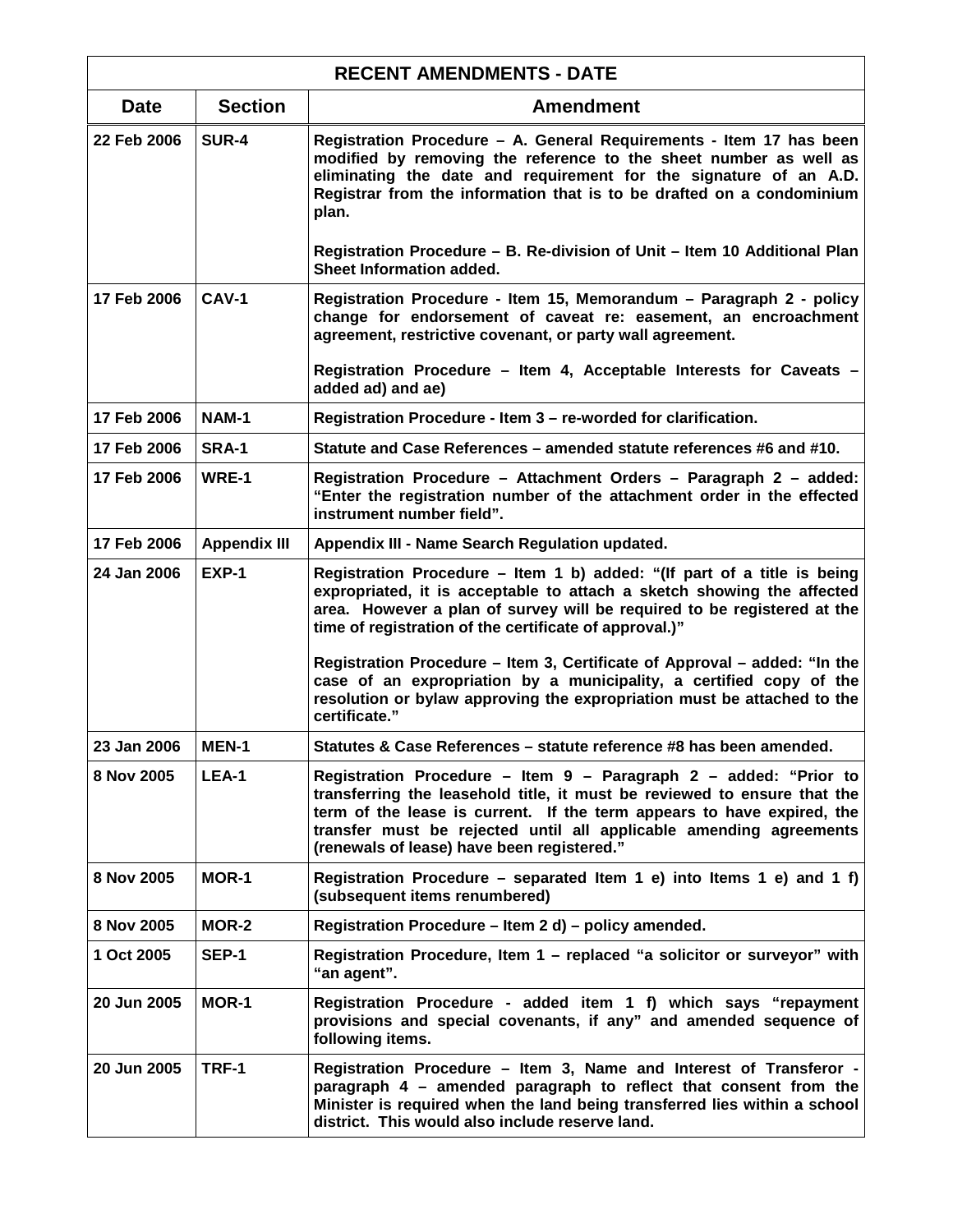| <b>RECENT AMENDMENTS - DATE</b> |                |                                                                                                                                                                                                                                                    |
|---------------------------------|----------------|----------------------------------------------------------------------------------------------------------------------------------------------------------------------------------------------------------------------------------------------------|
| <b>Date</b>                     | <b>Section</b> | <b>Amendment</b>                                                                                                                                                                                                                                   |
| 20 Jun 2005                     | WRE-1          | Forms - the "Creditor's Statement of Debtor's Land" form (Form S) has<br>been updated.                                                                                                                                                             |
| 10 Jun 2005                     | CLP-1          | Registration Procedure, Paragraph 1 - amended to reflect change that<br>CLP's re a caveat are now kept in a red folder, and consolidated<br>paragraph 6 with paragraph 1, deleting paragraph 6 and re-numbering<br>remaining paragraphs.           |
| 10 Jun 2005                     | FOR-1          | Registration Procedure - Item 4 - deleting reference to valuator's report                                                                                                                                                                          |
| 10 Jun 2005                     | <b>FORM 14</b> | Signature portion amended to read "E.F., as lessee and"                                                                                                                                                                                            |
| 24 May 2005                     | <b>MEN-1</b>   | Registration Procedure - A. Court Order Under the Dependent Adults Act<br>- Item 1- added the statement "An address for the trustee is also<br>required and is to be included as part of the particulars endorsed on the<br>certificate of title." |
| 24 May 2005                     | TEN-2          | Registration Procedure - Item 2, Severing a Joint Tenancy - added new<br>paragraph which explains how the address should be displayed for the<br>owner(s) that have not signed the transfer.                                                       |
| 24 May 2005                     | TRF-1          | Registration Procedure - Item 3, Name and Interest of Transferor -<br>paragraph 4 - deleted "and the land is other than reserve land" in the last<br>paragraph because a letter of approval is required.                                           |
| 15 Apr 2005                     | RES-1          | Registration Procedure - Item 12, Covenants and Conditions - amended<br>paragraph for clarification.                                                                                                                                               |
| 11 Apr 2005                     | REC-1          | Statute and Case References - amended statute references #5, #6, and<br>#7.                                                                                                                                                                        |
| 15 Feb 2005                     | TRA-1          | Registration Procedure, Item A 10 - The first sentence has been<br>amended. It now says, "When a person dies testate or intestate"                                                                                                                 |
|                                 |                | Registration Procedure, Item A 10 - the following statement was added at<br>the end of the paragraph "A Court Certified copy of the election can be<br>submitted with the application for transmission."                                           |
|                                 |                | Statute and Case References - amended statute references #12 and #15.                                                                                                                                                                              |
| 15 Feb 2005                     | $WCB-1$        | Registration Procedure, Item 2 - added "An electronic signature is<br>acceptable."                                                                                                                                                                 |
| 07 Feb 2005                     | WRE-1          | Name Searches, Item $2$ – added: "(e) the person requesting the name<br>search is authorized or otherwise entitled pursuant to an order of a court<br>to have the name search conducted;" and changed all subsequent<br>clauses accordingly.       |
|                                 |                | Name Searches, Item 10 - deleted paragraph (ii). Land Titles no longer<br>provides "title" searches.                                                                                                                                               |
|                                 |                | Name Searches, Item 10 - deleted second paragraph as it references<br>"title" searches.                                                                                                                                                            |
|                                 |                | Forms – updated both the Application For Name Search form and<br>Form A                                                                                                                                                                            |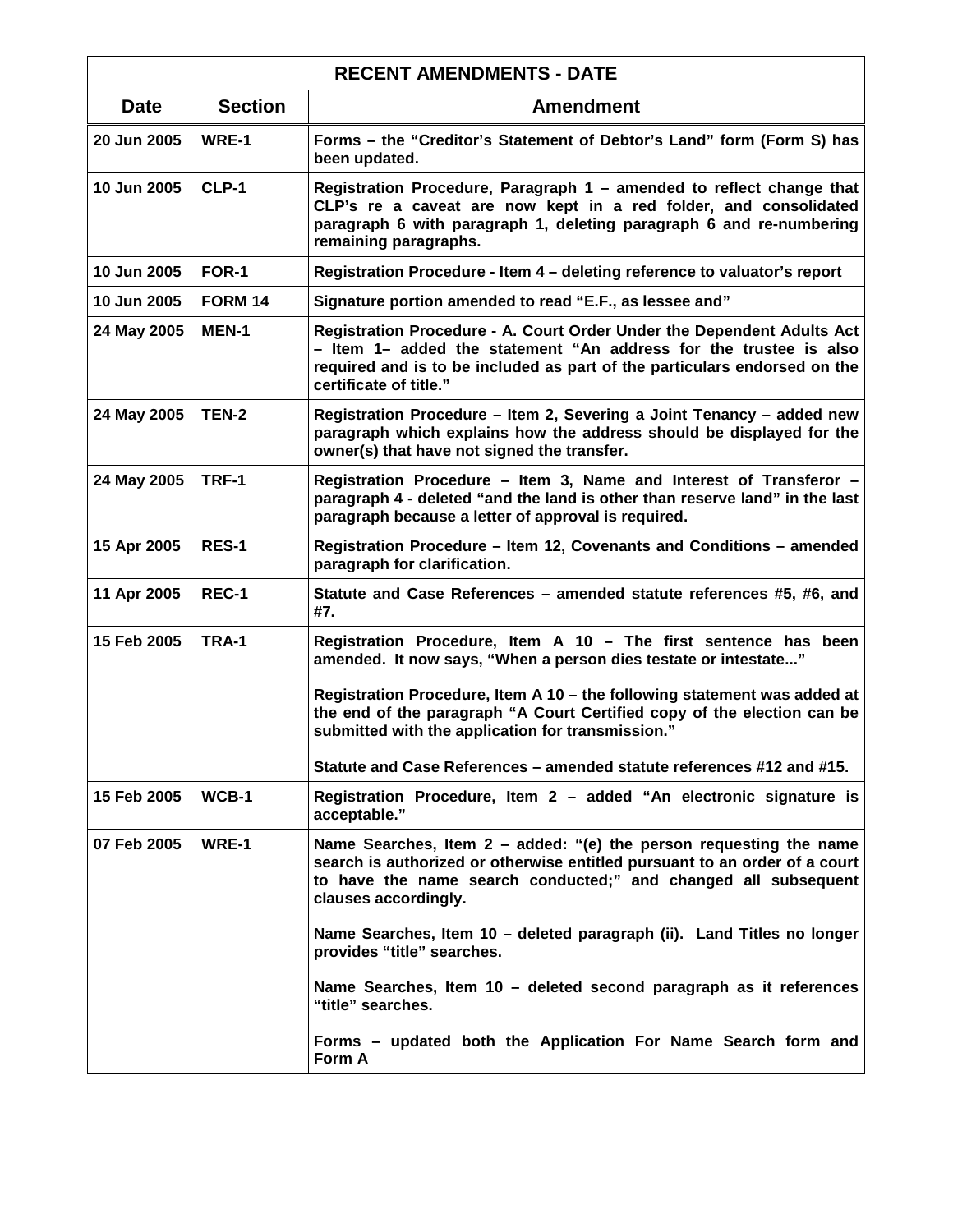| <b>RECENT AMENDMENTS - DATE</b> |                |                                                                                                                                                                                                                                                                           |
|---------------------------------|----------------|---------------------------------------------------------------------------------------------------------------------------------------------------------------------------------------------------------------------------------------------------------------------------|
| <b>Date</b>                     | <b>Section</b> | <b>Amendment</b>                                                                                                                                                                                                                                                          |
| 07 Feb 2005                     | <b>MOR-1</b>   | Registration Procedure - Item 22, Mortgage Amending Agreement -<br>added to fourth paragraph, first sentence the following: "The registrant<br>indicates their intentions on the D.R.R."                                                                                  |
|                                 |                | Registration Procedure - Item 24, Discharge of Mortgage<br>or -<br>Encumbrance - added to the first sentence the following statement:<br>"either as to land or monies".                                                                                                   |
| 24 Jan 2005                     | TRF-1          | Registration Procedure - Item 12, Transfer of Minerals - added new<br>paragraph which states "A mines and minerals transfer of less than an<br>undivided 1/20 interest is not acceptable for registration.                                                                |
|                                 |                | Statute and Case References - updated by adding new #23 and changed<br>all subsequent references accordingly.                                                                                                                                                             |
|                                 | TRF-1          | Registration Procedure – Item 13 – Transfer of Estate added (subsequent<br>items re-numbered).<br>20 Nov 08 - was not previously included on Recent Amendments listing                                                                                                    |
| 01 Dec 2004                     | <b>MOR-1</b>   | The mortgage section has been increased to 8 pages.                                                                                                                                                                                                                       |
|                                 |                | Transfer of a Mortgage or Encumbrance - Paragraph 3, added the PF16<br>endorsement and the following statement "Check for any amending<br>agreements that may have been registered increasing the principle<br>amount and adjust calculations for mortgagees accordingly. |
|                                 |                | Mortgage Amending Agreement - added the following statement "If the<br>amount of the mortgage has increased, the new principal amount is<br>included in the AMEA endorsement (use CORI to reflect the change if<br>applicable for mortgagees on mortgage).                |
| 01 Dec 2004                     | ORD-1          | Registration Procedure - amended paragraph Item 1 c) for clarification.                                                                                                                                                                                                   |
| 19 Nov 2004                     | COR-1          | Registration Procedure, Acquisition of interests - replace paragraph 2.                                                                                                                                                                                                   |
|                                 |                | Registration Procedure, Disposition of Interests - clause 1 is updated<br>with 'including a municipal corporation'.                                                                                                                                                       |
|                                 |                | Registration Procedure, Change of Name or Amalgamation – section 2 is<br>replaced.                                                                                                                                                                                        |
|                                 |                | Statutes and Case References – updated by adding new #4, and changing<br>all subsequent references accordingly.                                                                                                                                                           |
| 15 Nov 2004                     | <b>POA-1</b>   | Registration Procedure, Special Power of Attorney – deleted the phrase<br>"rather than on an index card" from Item 1.                                                                                                                                                     |
|                                 |                | Registration Procedure, General Requirements - Item 4 and Item 6 have<br>been updated from "index card" to "reference index".                                                                                                                                             |
|                                 |                | Registration Procedure, General Requirements - Item 6, relocated the<br>statement "use document type DISO on ALTA" to the end of paragraph.                                                                                                                               |
|                                 |                | Registration Procedure, Examination of Documents Executed by an<br>Attorney – clause #1 has been updated from "index card" to "reference<br>index".                                                                                                                       |
| 15 Nov 2004                     | <b>POA-2</b>   | Registration Procedure - Item 5 has been added.                                                                                                                                                                                                                           |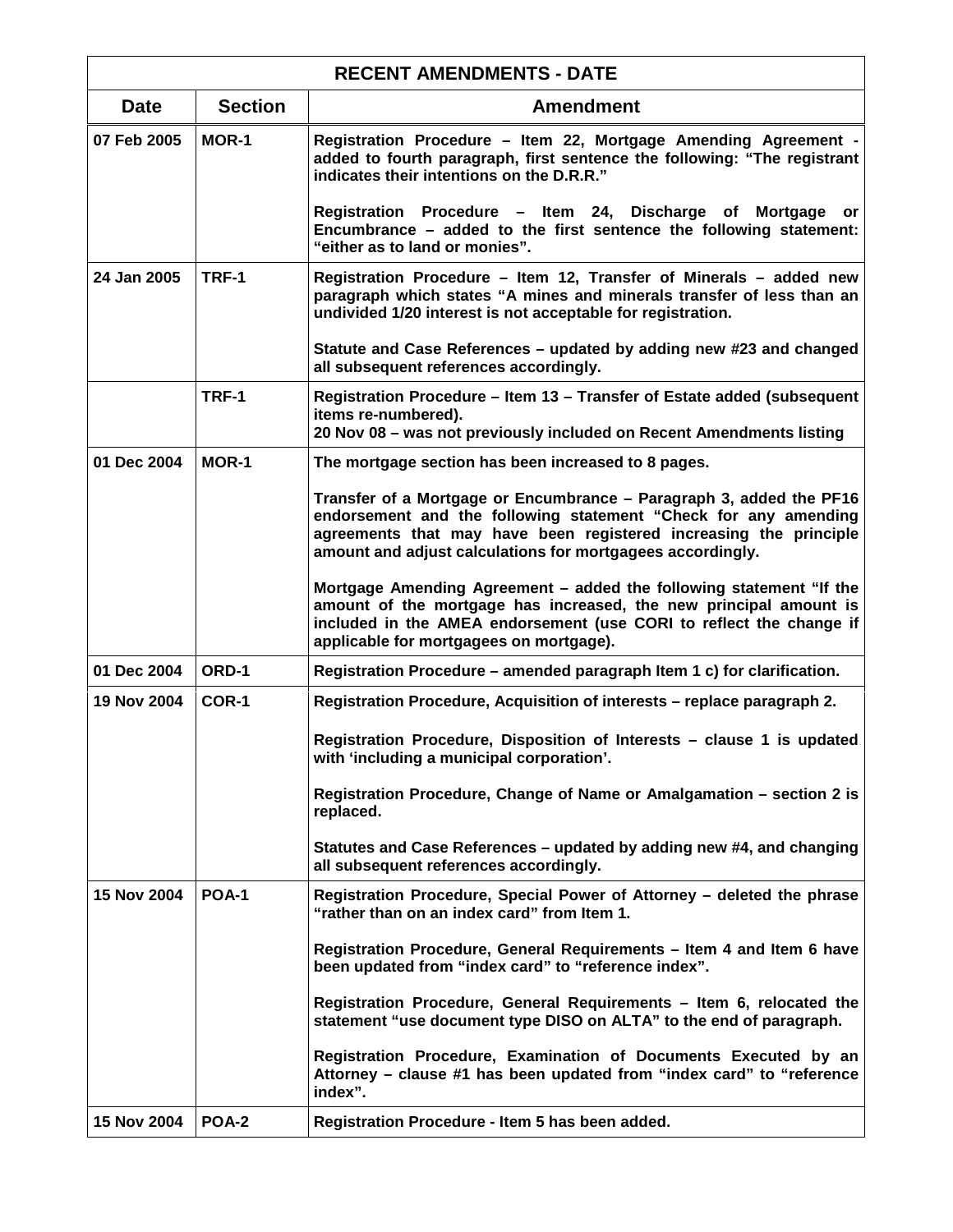| <b>RECENT AMENDMENTS - DATE</b> |                   |                                                                                                                                                                                                                                                                 |
|---------------------------------|-------------------|-----------------------------------------------------------------------------------------------------------------------------------------------------------------------------------------------------------------------------------------------------------------|
| <b>Date</b>                     | <b>Section</b>    | <b>Amendment</b>                                                                                                                                                                                                                                                |
| 12 Nov 2004                     | $CAV-2$           | Registration Procedure, Lapse of Caveat – update items 3(a)(i) and 3(b)(i)<br>by making reference to Change of Address for Service; replacing the<br>second last paragraph on page 4, and deleting last paragraph on page 4                                     |
| 12 Nov 2004                     | CRG-3             | Background – Replace last paragraph, and sections A.1 and A.2 for<br>clarification                                                                                                                                                                              |
| 12 Nov 2004                     | LNS-2             | Subject line changed from "Utilities" to "Electrification"                                                                                                                                                                                                      |
| 12 Nov 2004                     | MAI-1             | Statute and Case References - change reference #4 to reflect current<br>regulation                                                                                                                                                                              |
| 01 Nov 2004                     | <b>MOR-1</b>      | Mortgage Amending Agreement - amended paragraph 1 for clarification.                                                                                                                                                                                            |
| 01 Aug 2004                     | <b>Appendix I</b> | Searches and other services, sec. 14, updated to reflect the changes<br>made to the Tariff of Fees.                                                                                                                                                             |
| 26 Jul 2004                     | <b>SUR-5</b>      | Registration Procedure - Item 8 has been added and the previous 8, 9, 10<br>and 11 are now 9, 10, 11 and 12.                                                                                                                                                    |
|                                 |                   | Statute And Case References – 5 has been added and the old 5 is now 6.                                                                                                                                                                                          |
| 21 Jun 2004                     | <b>MOR-1</b>      | Mortgage Amending Agreement - amended paragraph 2 for clarification<br>and integrated paragraph 3 with paragraph 2.                                                                                                                                             |
| 15 Jun 2004                     | <b>MOR-1</b>      | Transfer of a Mortgage or Encumbrance – added a link to Form 19 in the<br>3rd paragraph.                                                                                                                                                                        |
| 15 Jun 2004                     | <b>NAM-1</b>      | Registration Procedure - Item 3 - added "Another example, an original or<br>notarized copy of a marriage certificate of birth certificate when an<br>individual is reverting to a previous surname."                                                            |
| 15 Jun 2004                     | WRE-1             | Attachment Orders – the endorsement on title has been amended. There<br>is now an endorsement for: 1) Attachment Orders that restrict dealings;<br>2) Attachment Orders that do not restrict dealings; and 3) Attachment<br>Orders that extend the expiry date. |
|                                 |                   | Attachment Orders - the last paragraph has moved. It now appears under<br>Registration Procedure (A writ of enforcement issued in respect of).                                                                                                                  |
|                                 |                   | Attachment Orders, Registration Procedure - section 20 of the Civil<br>Enforcement Act has been amended to read section 23.                                                                                                                                     |
|                                 |                   | Attachment Orders, Registration Procedure - item c) has been amended.<br>It now reads, "Require an Affidavit from the creditor/claimant or their<br>solicitor that the attachment order has not expired."                                                       |
|                                 |                   | Statutes and Case References - amended reference #7.                                                                                                                                                                                                            |
| 01 May 2004                     | <b>SRA-1</b>      | Registration Procedure - Item 1 - added "or assistant secretary" to first<br>sentence.                                                                                                                                                                          |
|                                 |                   | Registration Procedure - Item 3 - Amending Order - deleted reference to:<br>"Amending Order # _________<br>; Party Name changed to<br>(Note: the original order must be registered on title prior to the<br>amending order)".                                   |
|                                 |                   | Registration Procedure - Item 4 - Assignment of Board Order - added<br>PF16 particulars.                                                                                                                                                                        |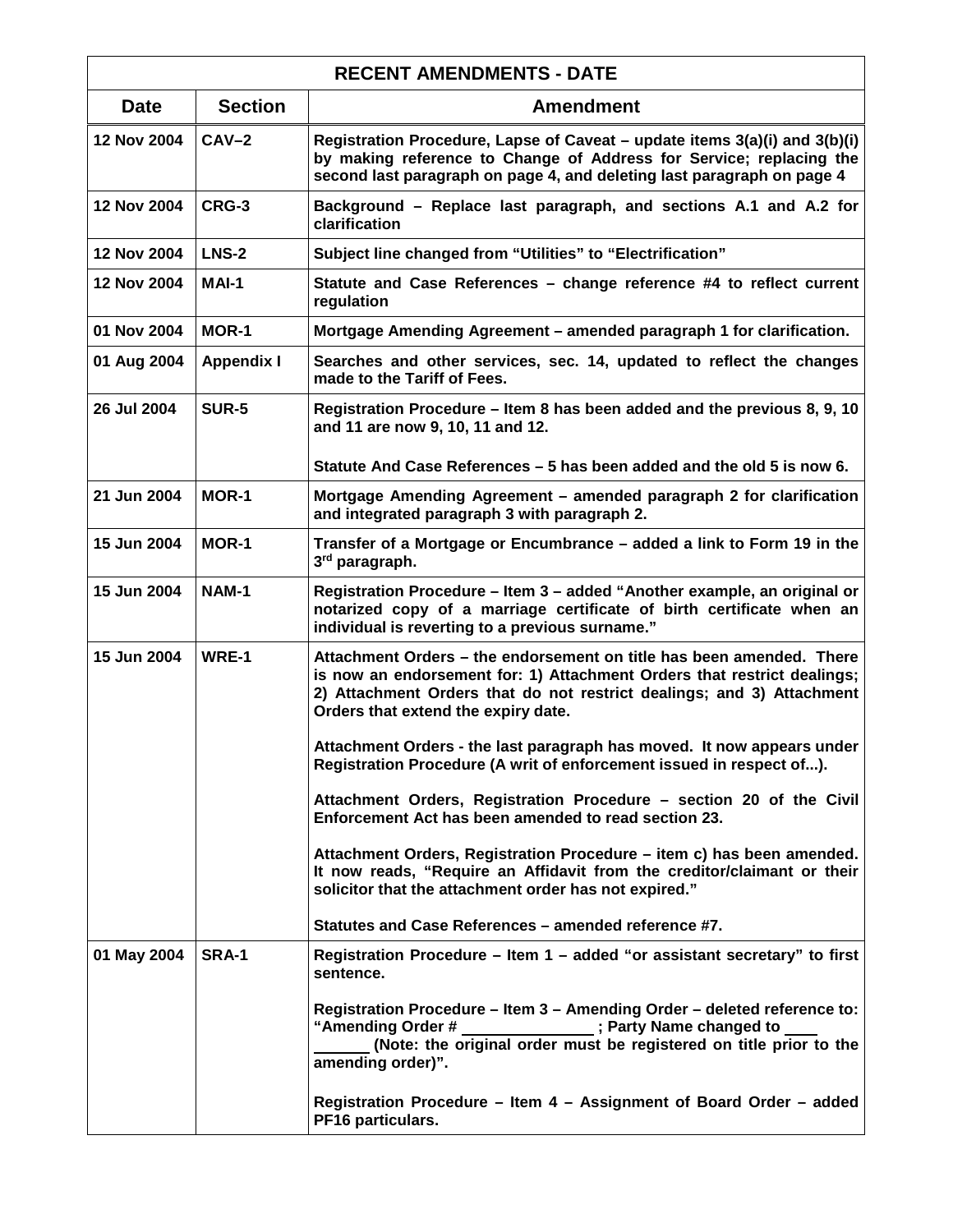| <b>RECENT AMENDMENTS - DATE</b> |                    |                                                                                                                                                                                                                                                                                                                                        |
|---------------------------------|--------------------|----------------------------------------------------------------------------------------------------------------------------------------------------------------------------------------------------------------------------------------------------------------------------------------------------------------------------------------|
| <b>Date</b>                     | <b>Section</b>     | <b>Amendment</b>                                                                                                                                                                                                                                                                                                                       |
| 01 May 2004                     | TRF-1              | Registration Procedure - Item 7 - Execution Requirements - added a<br>NOTE after paragraph 4 which says: "a fiat endorsed on an instrument is<br>not acceptable where a statute sets out a specific requirement for some<br>other Court process to be followed (e.g., the Notice of Motion<br>requirements of s. 10 of the Dower Act). |
| 15 Apr 2004                     | WRE-1              | Statutes and Case References - amended reference #1                                                                                                                                                                                                                                                                                    |
| 01 Apr 2004                     | <b>SUB-1</b>       | Statutes and Case References – amended reference #20                                                                                                                                                                                                                                                                                   |
| 01 Feb 2004                     | <b>CNS-1</b>       | Registration Procedure - Item 8 - amended to add "A form 2, declaration<br>by grantee, must accompany the transfer document (3)."                                                                                                                                                                                                      |
| 15 Jan 2004                     | <b>Appendix IV</b> | Update Affidavit of Value on Transfer of Land form.                                                                                                                                                                                                                                                                                    |
| 15 Jan 2004                     | <b>SUR-8</b>       | <b>Revamp complete section</b>                                                                                                                                                                                                                                                                                                         |
| 01 Dec 2003                     | <b>BUL-1</b>       | Registration Procedure - Remove second paragraph in item 22.                                                                                                                                                                                                                                                                           |
| 01 Dec 2003                     | <b>CAV-2</b>       | Registration Procedure - Add e) to item A. 1.                                                                                                                                                                                                                                                                                          |
|                                 |                    | Forms - Created forms B and C.                                                                                                                                                                                                                                                                                                         |
| 01 Dec 2003                     | CDE-1              | Registration Procedure - Replace item 1 b).                                                                                                                                                                                                                                                                                            |
| 01 Dec 2003                     | COR-1              | Registration Procedure - Update web addresses in item 4 and add info<br>regarding Insurance Company Amalgamations. Also, reword last<br>paragraph and drop reference to certified copy in item 5.                                                                                                                                      |
| 01 Dec 2003                     | <b>ESO-1</b>       | Registration Procedure - Reword item 6.                                                                                                                                                                                                                                                                                                |
| 01 Dec 2003                     | FOL-1              | Registration Procedure - Add reference to<br>Regional<br><b>Services</b><br>Commission to item 4 a).                                                                                                                                                                                                                                   |
| 01 Dec 2003                     | LEA-1              | Registration Procedure - Delete item 6 c)<br>(subsequent items re-numbered)                                                                                                                                                                                                                                                            |
| 01 Dec 2003                     | $LIF-1$            | Registration Procedure - Item 10 - Added info that particulars of transfer<br>not endorsed on fee simple.                                                                                                                                                                                                                              |
| 01 Dec 2003                     | <b>LNS-2</b>       | Re-write complete section in order to accommodate ability to register<br>rural electrification liens, including forms.                                                                                                                                                                                                                 |
| 01 Dec 2003                     | <b>POA-1</b>       | Revocation of a Power of Attorney - Item 4 - added for clarification the<br>following statement "it is registered twice. Once as a power of attorney,<br>as it is tied to name searches and second as a revocation."                                                                                                                   |
| 01 Dec 2003                     | SUR-6              | Registration Procedure - Replace item 4 with registered plans within site<br>(subsequent items re-numbered)                                                                                                                                                                                                                            |
| 01 Nov 2003                     | NOT-1              | <b>Background - Amended all.</b>                                                                                                                                                                                                                                                                                                       |
|                                 |                    | Registration Procedure - Amended 2, Added 3 d) and amended statute<br>reference numbers 2 - 7.                                                                                                                                                                                                                                         |
|                                 |                    | Statute and Case References - Amended 2 - 6 and added 7.                                                                                                                                                                                                                                                                               |
| 01 Nov 2003                     | <b>SUR-5</b>       | Background - Amended paragraph 2                                                                                                                                                                                                                                                                                                       |
|                                 |                    | Registration Procedure - Replaced 7 and amended numbering of 8 - 11.                                                                                                                                                                                                                                                                   |
|                                 |                    | Statute and Case References - Amended numbers 2-4 and added number<br>5.                                                                                                                                                                                                                                                               |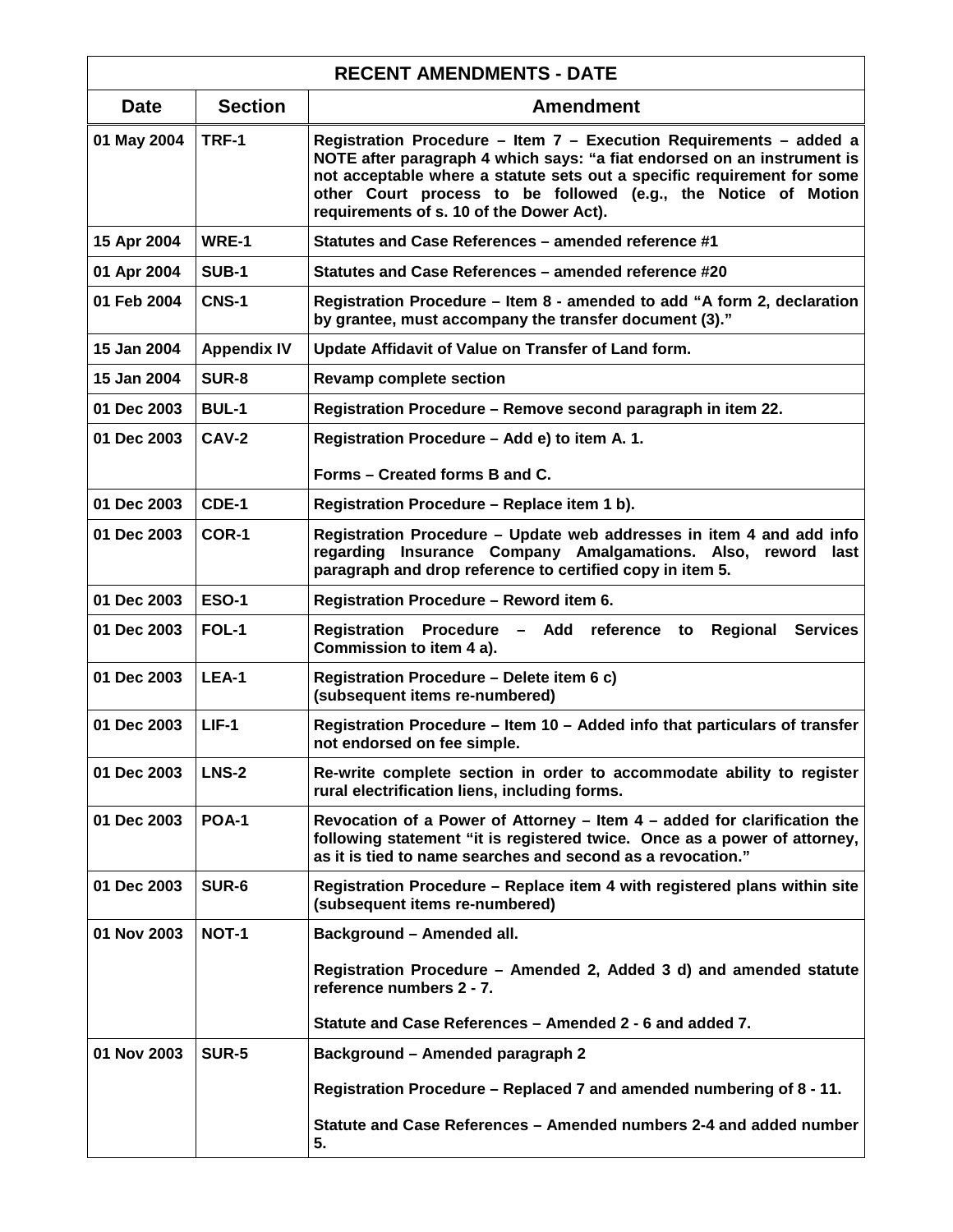| <b>RECENT AMENDMENTS - DATE</b> |                |                                                                                                                                                                                                         |
|---------------------------------|----------------|---------------------------------------------------------------------------------------------------------------------------------------------------------------------------------------------------------|
| <b>Date</b>                     | <b>Section</b> | <b>Amendment</b>                                                                                                                                                                                        |
| 25 Jul 2003                     | CRG-3          | Registration Procedure - Added A. 4 and amended A. 2.                                                                                                                                                   |
|                                 |                | Registration Procedure - Amended all statute reference numbers.                                                                                                                                         |
|                                 |                | Statute and Case References - Amended all.                                                                                                                                                              |
| 01 Apr 2003                     | <b>MEN-1</b>   | All references to the Surrogate Court have been amended to the Court of<br>Queen's Bench                                                                                                                |
|                                 |                | Registration Procedure – Item 5a) – the statement "except property held<br>in trust by the dependent adult" has been added to the last sentence.                                                        |
|                                 |                | Statute and Case References – statute reference #2 has been amended                                                                                                                                     |
| 01 Apr 2003                     | TRA-1          | All references to the Surrogate Court have been amended to the Court of<br><b>Queen's Bench</b>                                                                                                         |
|                                 |                | Replacement of Personal Representative - clause #3 has been added                                                                                                                                       |
|                                 |                | Statute and Case References – statute reference #15 has been added                                                                                                                                      |
| 03 Feb 2003                     | <b>BAN-1</b>   | Registration Procedure - Item 2 - Modified to include "that is a certified<br>copy according to the records of the superintendent of bankruptcy".                                                       |
| 03 Feb 2003                     | <b>NAM-1</b>   | Background - deleted "where there is a marital name change".<br>Registration Procedure - Item 1 and 3 - Modified to include Adult<br><b>Interdependent Relations Act changes.</b>                       |
| 01 Feb 2003                     | <b>POA-1</b>   | General Requirements - Item 6 - added "use document type DISO on<br>ALTA" to first sentence.                                                                                                            |
|                                 |                | Amended sequence of both LINC numbers and reference numbers.                                                                                                                                            |
| 01 Feb 2003                     | <b>POA-2</b>   | Registration Procedure – Item 2 – added, for clarification, the following<br>statement: "of the power of attorney, or that it is to take effect on the<br>mental incapacity or infirmity of the donor". |
|                                 |                | Registration Procedure – Item 4 – amended first sentence for clarification<br>and added LINC's to "certificate of legal advice" and "explanatory notes".                                                |
| 01 Jan 2003                     | IRR-2          | Registration Procedure – Item 4 – revised as per legislative change                                                                                                                                     |
| 01 Jan 2003                     | <b>MOR-1</b>   | Transfer of a Mortgage or Encumbrance - Paragraph 3 - the following<br>statement has been added "Use PF16 to include ranking<br>in<br>endorsement."                                                     |
| 01 Jan 2003                     | POA-2          | Registration Procedure - Item 4 - rephrased first sentence for<br>clarification.                                                                                                                        |
| 01 Jan 2003                     | PPS-1          | Statute And Case References – statute reference #8 has been amended                                                                                                                                     |
|                                 |                | FORMS A to E - amended in accordance with AR 231/2002 Personal<br><b>Property Security</b>                                                                                                              |
| 01 Jan 2003                     | REL-1          | Statute And Case References – statute reference #2 has been modified.                                                                                                                                   |
| 01 Jan 2003                     | <b>RES-1</b>   | <b>Restrictive Covenant Amending Agreement - added.</b>                                                                                                                                                 |
| 01 Jan 2003                     | TRA-1          | Transmission of Registered Ownership – deleted first sentence, as it was<br>a duplicate of the 2 <sup>nd</sup> sentence.                                                                                |